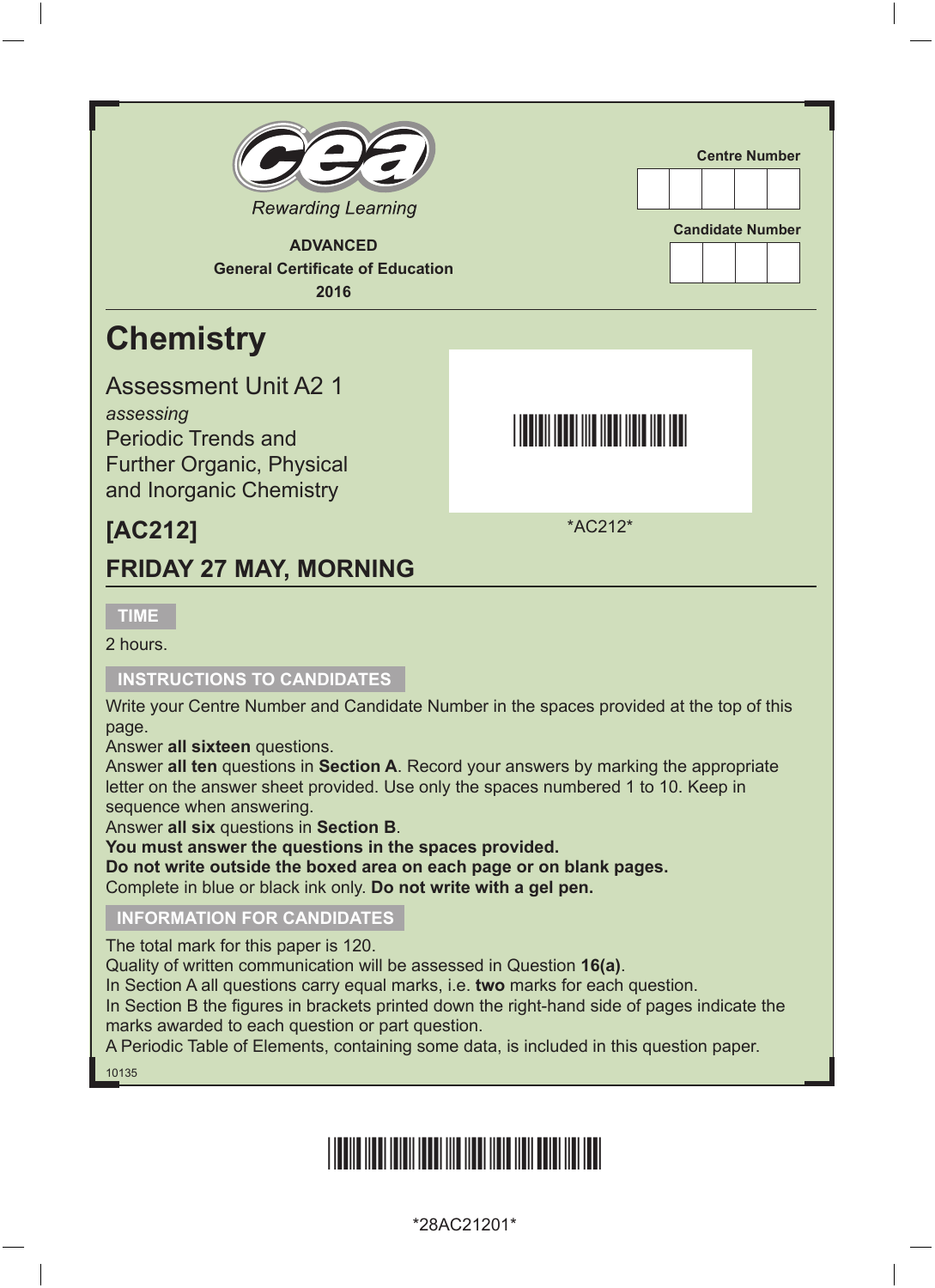#### **Section A**

For each of the questions only **one** of the lettered responses (A–D) is correct.

**Select the correct response in each case and mark its code letter by connecting the dots as illustrated on the answer sheet.**

**1** For the reaction,

 $H_2O_2 + 2I^- + 2H^+ \longrightarrow I_2 + 2H_2O$ 

the rate law is given by the equation, rate =  $k[H_2O_2][I^-][H^+]$ .

Which one of the following is the factor by which the rate of reaction increases if the concentration of each reactant is doubled?

- A 2
- B 4
- C 8
- D 16
- **2** 23mg of sodium were added to 100cm3 of water. Which one of the following is the pH of the solution produced?
	- A 10
	- B 11
	- C 12
	- D 13

10135

### <u>\*28AC21202\*28AC21202\*28AC21202\*28AC21202\*28AC21202\*28AC21202\*28AC21202\*28AC</u>

\*28AC21202\*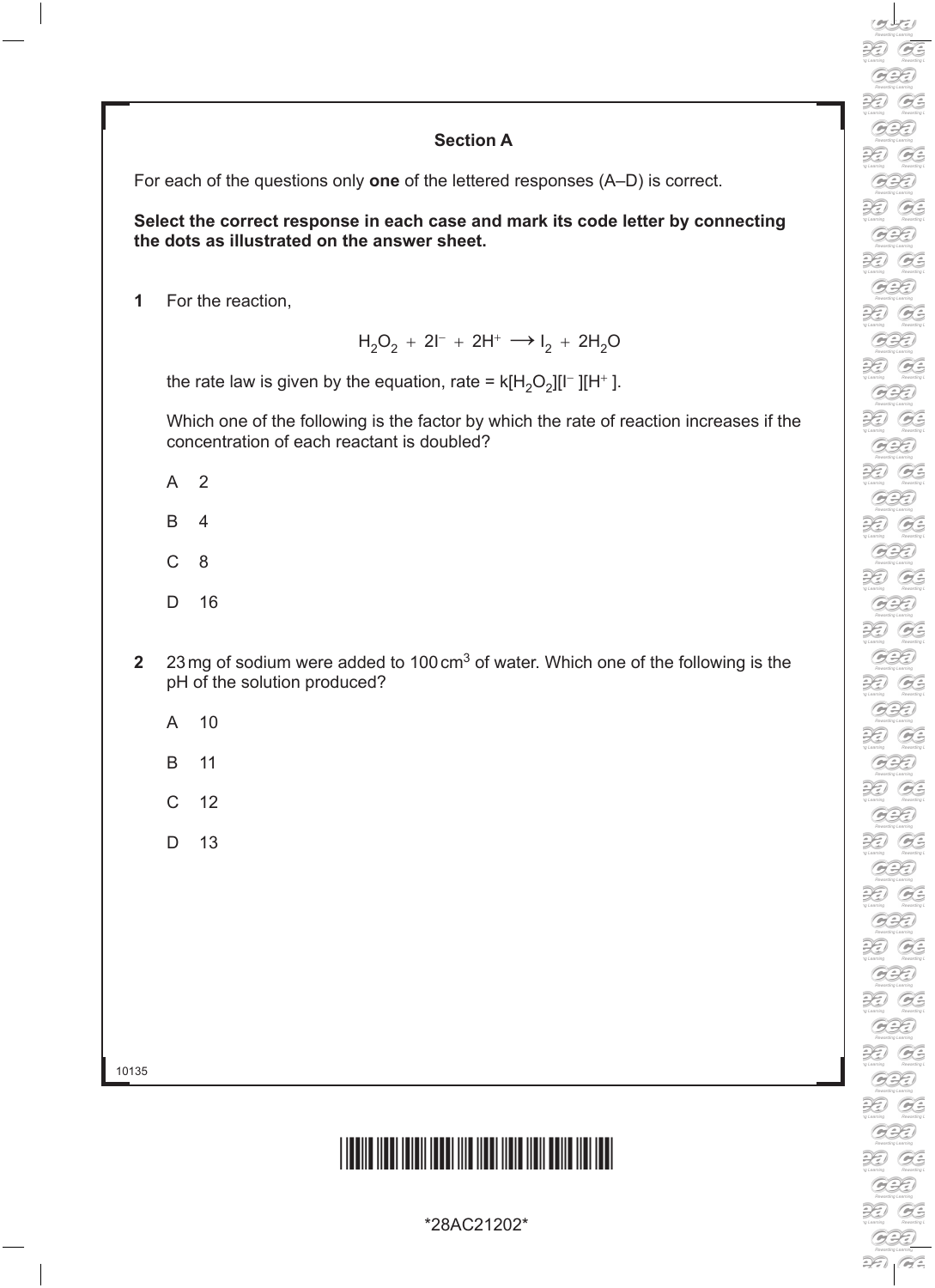- **3** Which one of the following is the number of isomers with the molecular formula  $C_4H_9Br?$ 
	- A 2
	- B 3
	- C 4
	- D 5
- **4** Which one of the following oxides produces a slightly alkaline solution when dissolved in water?
	- A  $Al_2O_3$
	- B MgO
	- C  $Na<sub>2</sub>O$
	- D  $\text{SiO}_2$

**5** Which one of the following does **not** have units?

- A ∆S for the boiling of water
- B ∆G for the Haber process
- C  $K_w$  for water at 30 °C
- $D$  K<sub>c</sub> for the esterification of ethanol

10135

**[Turn over**

# <u>\*28AC21203 AC21203 AC21203 AC2120 AC2120 AC2120 AC2120 AC2120 AC2120 AC2120 AC2120 AC2120 AC2120 AC2120 AC21</u>

\*28AC21203\*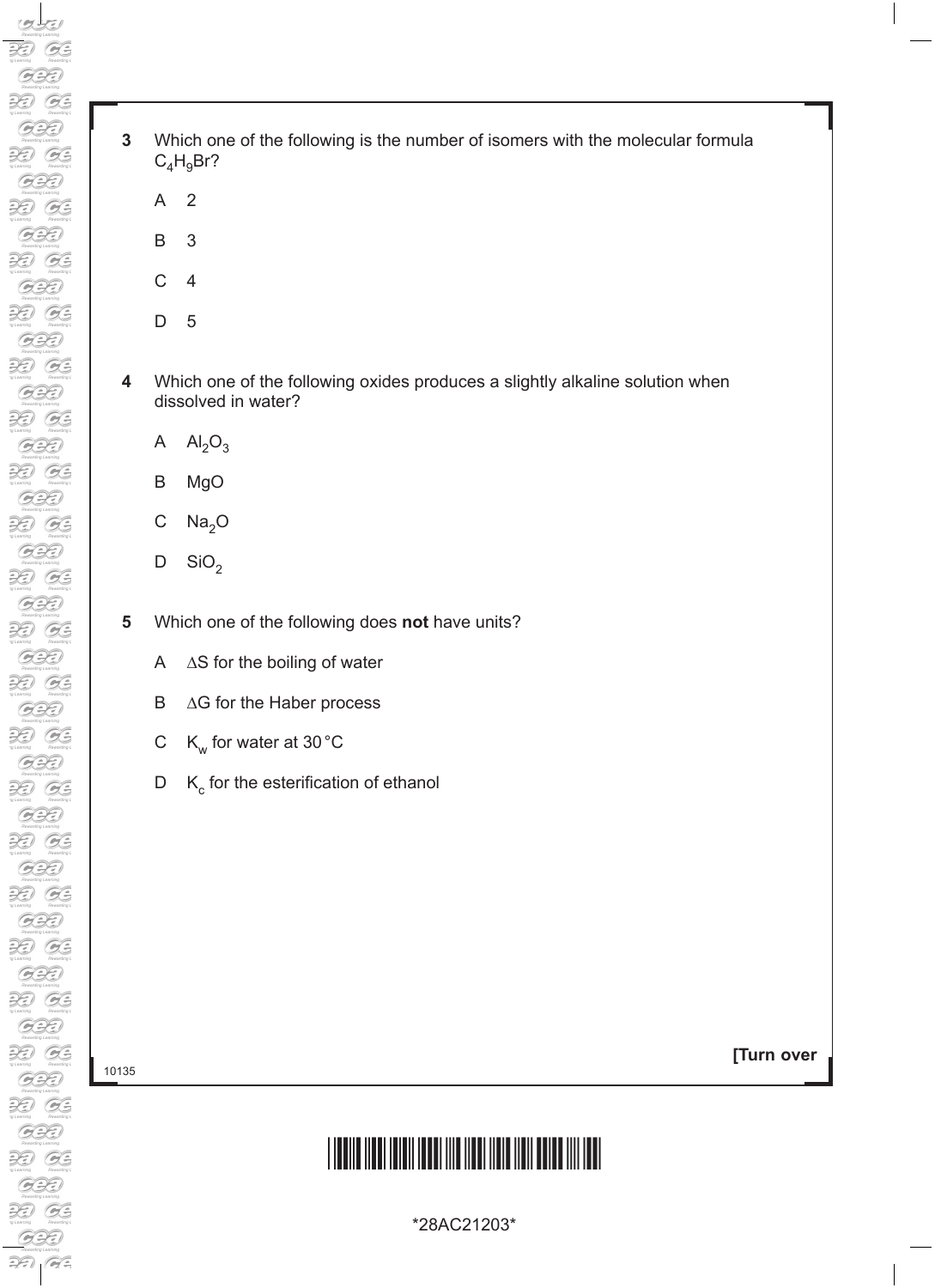**6** Phosphate ions are hydrolysed by water in the following equilibrium:

 $PO_4^{3-} + H_2O \rightleftharpoons HPO_4^{2-} + HO^{-}$ 

Which one of the following shows the Brønsted–Lowry bases in the equilibrium?

- A  $PO_4^{3-}$  and  $HPO_4^{2-}$
- B  $PO_4^{3-}$  and HO<sup>-</sup>
- C  $H_2O$  and  $HO^-$
- D  $H_2O$  and  $HPO_4^2$
- **7** Reactions which have a large activation energy have a
	- A small entropy change.
	- B large entropy change.
	- C small rate constant.
	- D large rate constant.
- **8** Which one of the following reagents would **not** be used to distinguish between aldehydes and ketones?
	- A Acidified potassium dichromate solution
	- B 2,4-dinitrophenylhydrazine solution
	- C Fehling's solution
	- D Tollen's reagent

10135

## \*28AC21204\*

\*28AC21204\*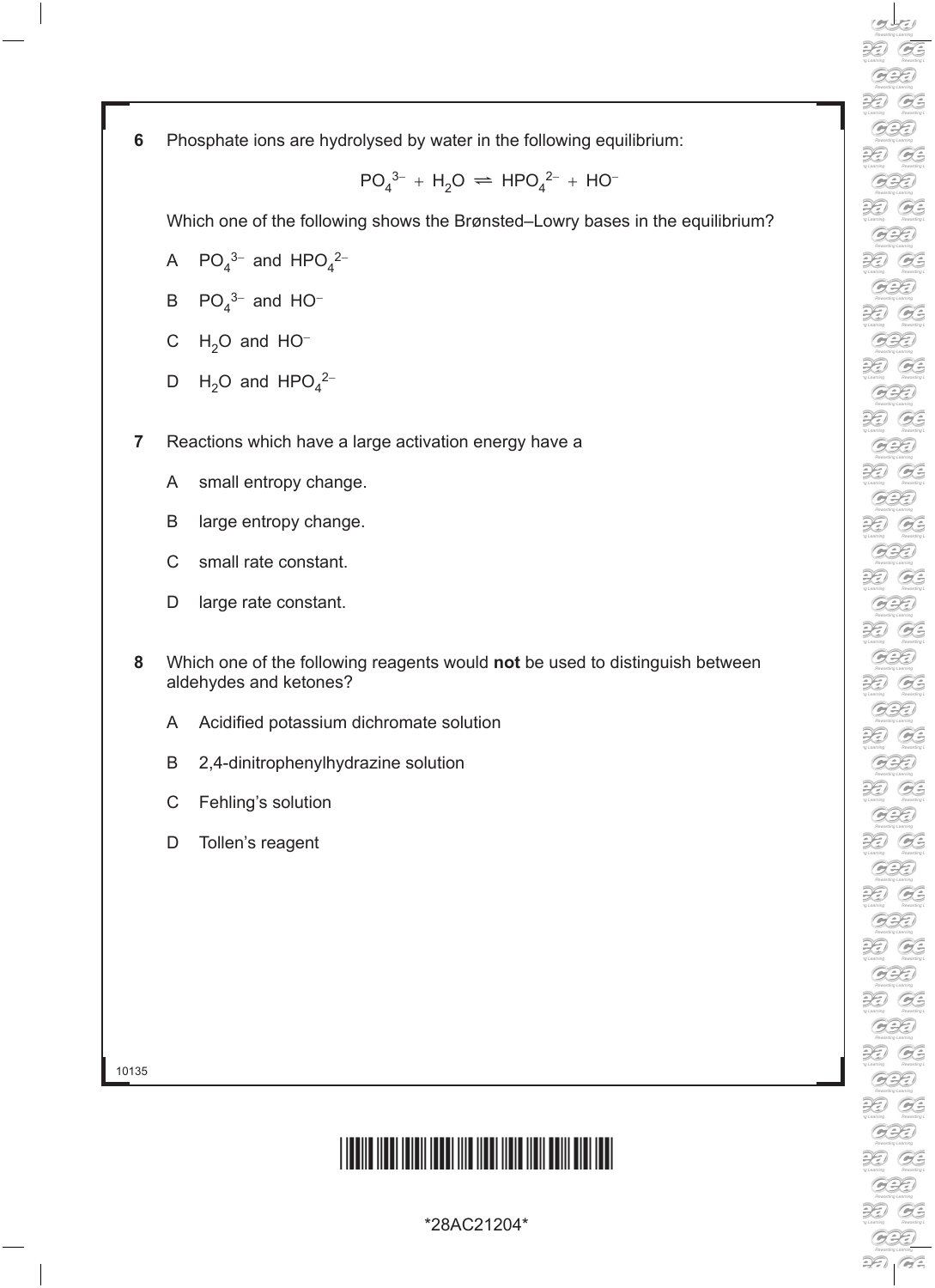**9** When ammonium chloride is dissolved in water the temperature decreases. Which one of the following shows the changes for ∆H and ∆S?

|    | ΛH       | ΛS       |
|----|----------|----------|
| A  | negative | negative |
| B  | negative | positive |
| C. | positive | negative |
|    | positive | positive |

- **10** 10cm3 of 6M hydrochloric acid were diluted to form 0.5M hydrochloric acid. Which one of the following is the volume of water to be added?
	- A 50cm3
	- B 110cm3
	- C  $120 \text{ cm}^3$
	- D 290 cm<sup>3</sup>

10135

**[Turn over**

# \*28AC21205\*

\*28AC21205\*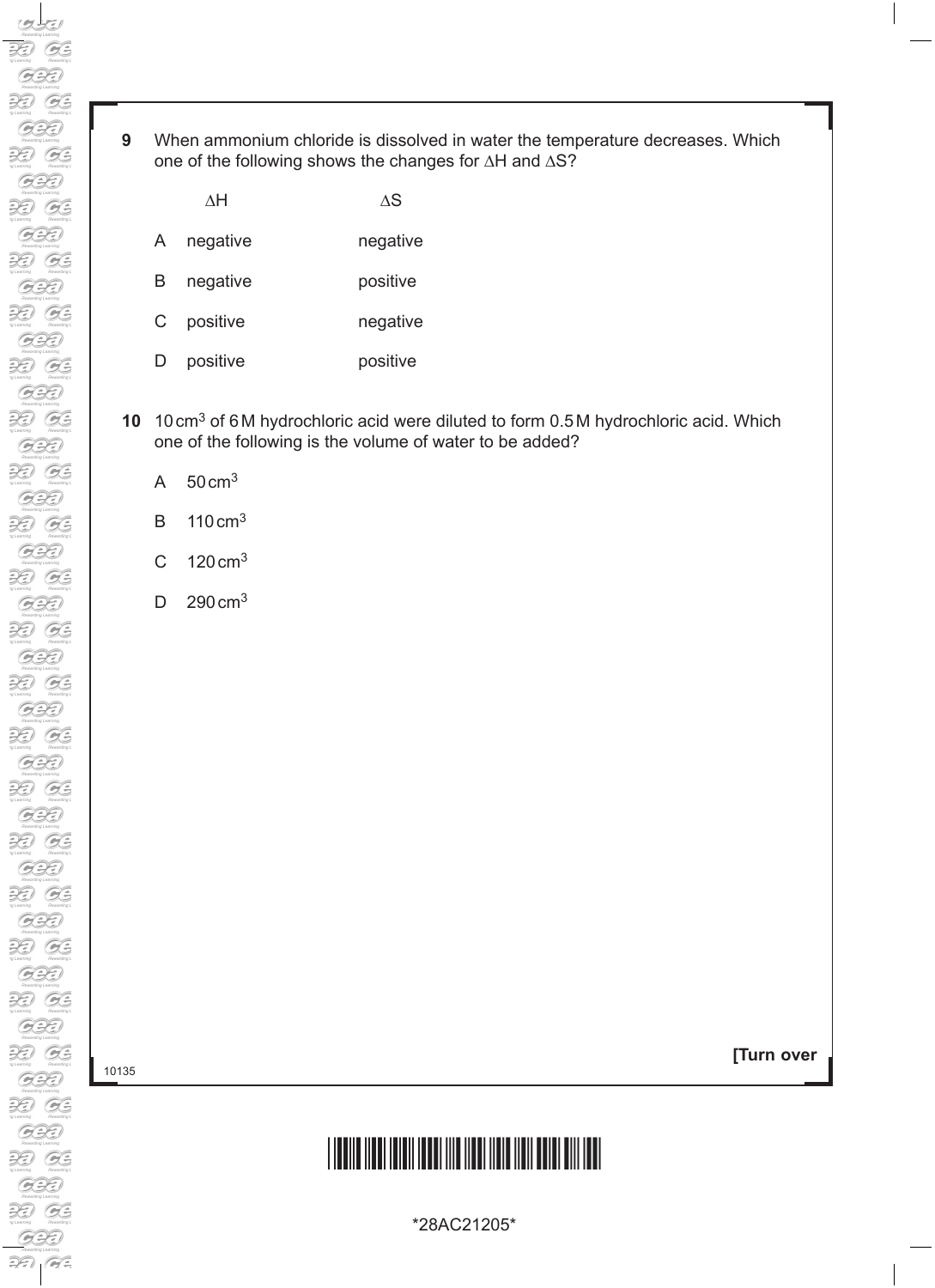#### **Section B**

Answer **all six** questions in this section

**11** Write equations for the reaction of the following oxides and chlorides of the third period with water.

| oxide/chloride         | equation |
|------------------------|----------|
| sodium oxide           |          |
| sulfur trioxide        |          |
| chlorine(VII) oxide    |          |
| phosphorus(V) oxide    |          |
| phosphorus(V) chloride |          |

[5]

### \*28AC21206\*

\*28AC21206\*

10135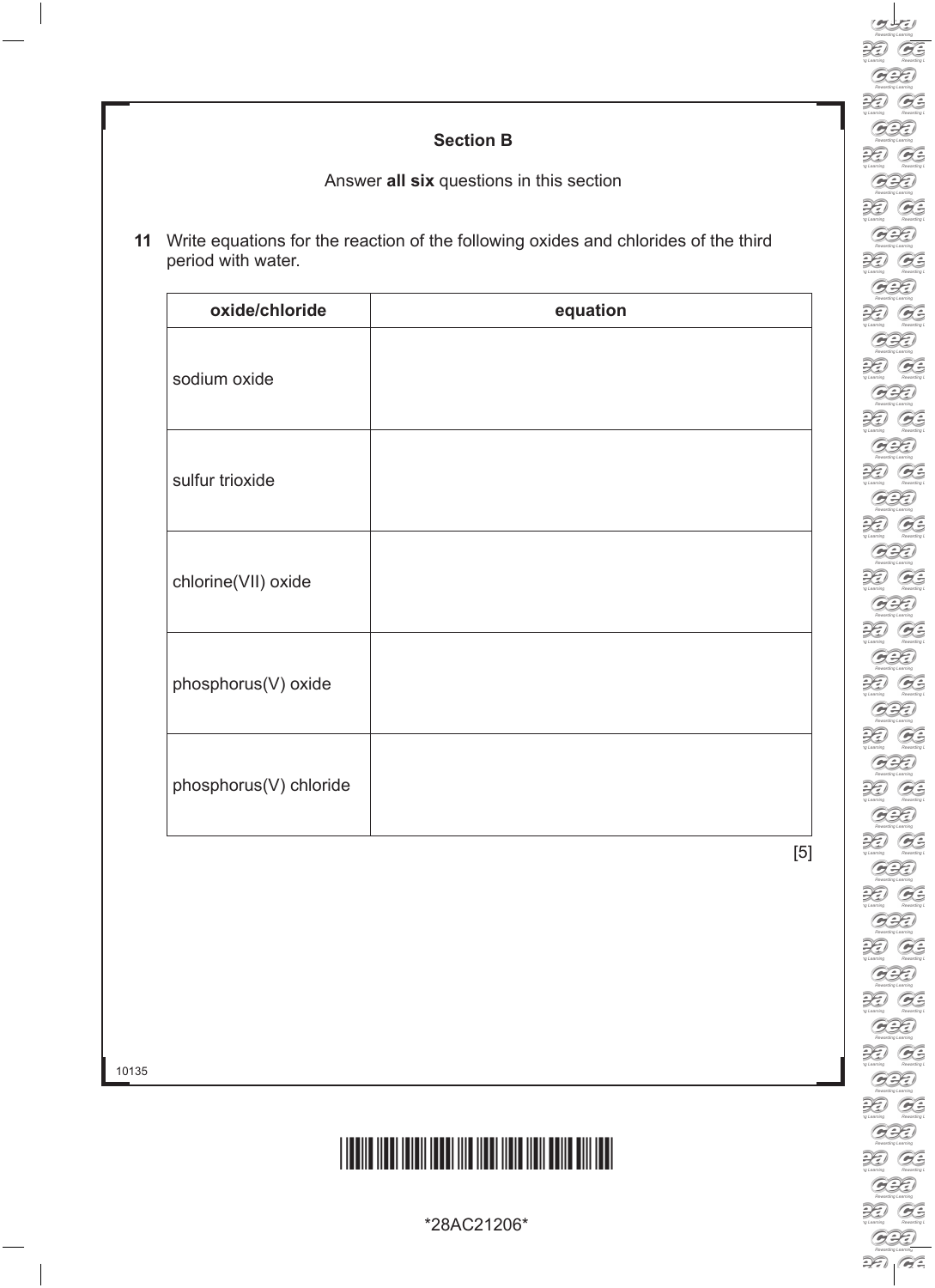### **BLANK PAGE**

#### **DO NOT WRITE ON THIS PAGE**

**(Questions continue overleaf)**

10135

**[Turn over**

# \*28AC21207\*

\*28AC21207\*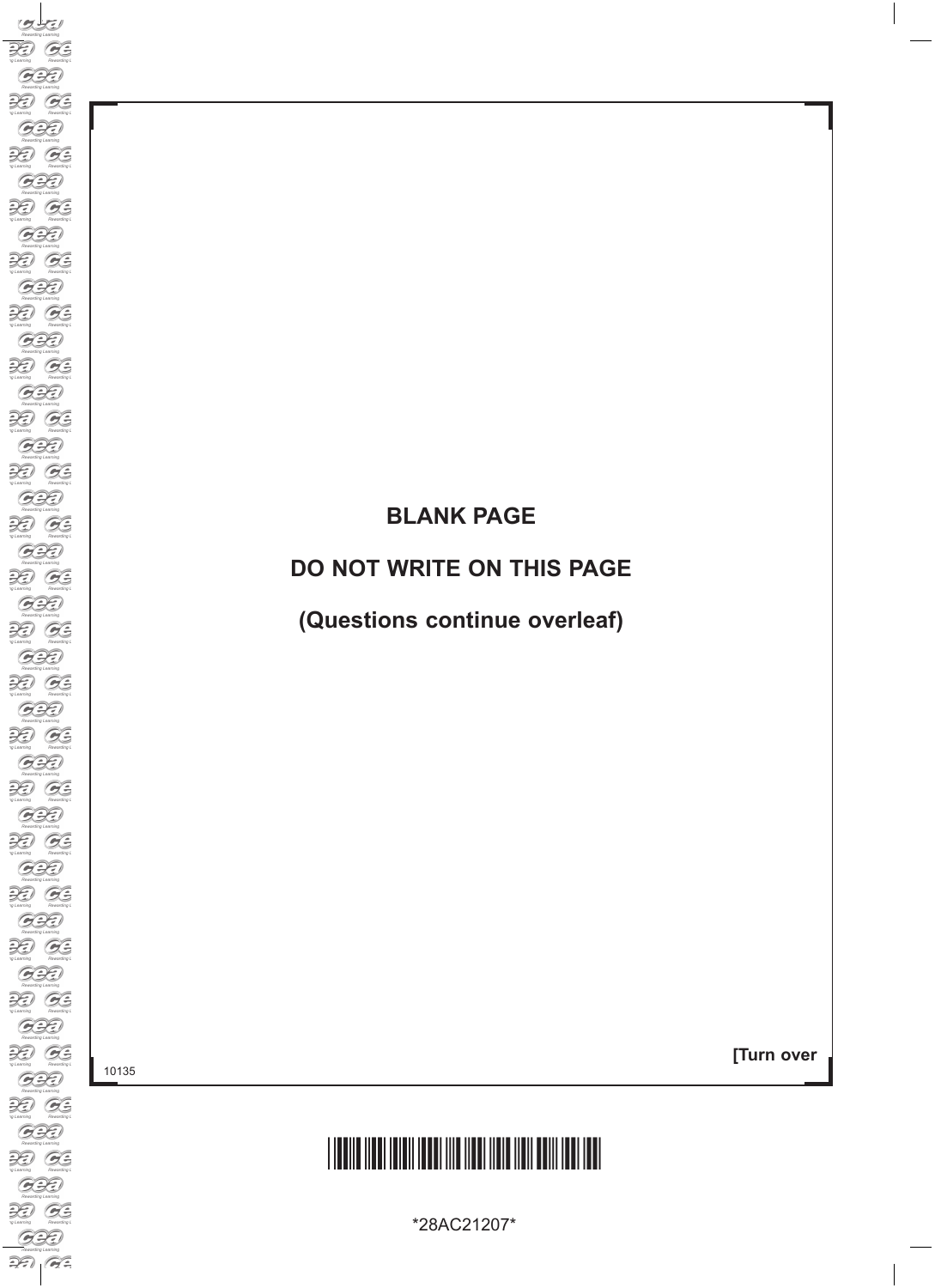|  |     | 12 The concentration of carbon dioxide in the atmosphere was stated in older textbooks<br>to be 0.03%. Today that figure is nearer to 0.04%. Many processes increase or<br>decrease the amount of carbon dioxide.             |     |
|--|-----|-------------------------------------------------------------------------------------------------------------------------------------------------------------------------------------------------------------------------------|-----|
|  |     | (a) (i) Name two non-renewable hydrocarbon fuels.                                                                                                                                                                             |     |
|  |     | the control of the control of the control of the control of the control of the control of the control of the control of the control of the control of the control of the control of the control of the control of the control | [2] |
|  |     | (ii) Explain how these hydrocarbon fuels increase the concentration of carbon<br>dioxide in the atmosphere.                                                                                                                   |     |
|  |     |                                                                                                                                                                                                                               | [1] |
|  |     | (b) State and explain the effect of the following on the concentration of carbon<br>dioxide in the atmosphere.                                                                                                                |     |
|  | (i) | Photosynthesis                                                                                                                                                                                                                |     |
|  |     |                                                                                                                                                                                                                               | [2] |
|  |     | (ii) Respiration                                                                                                                                                                                                              |     |
|  |     |                                                                                                                                                                                                                               | [2] |
|  |     |                                                                                                                                                                                                                               |     |
|  |     |                                                                                                                                                                                                                               |     |

**DED**<br>
sy Learning<br>
Rewards

Rewards<br>
The Learning<br>
Rewards<br>
The Rewards<br>
The Learning

**19 Learning**<br> **Frowards**<br> **Property**<br> **Property** 

 $\overbrace{r}$ <br> $\overbrace{r}$ <br> $\overbrace{r}$ <br> $\overbrace{r}$ <br> $\overbrace{r}$ <br> $\overbrace{r}$ <br> $\overbrace{r}$ <br> $\overbrace{r}$ <br> $\overbrace{r}$ <br> $\overbrace{r}$ <br> $\overbrace{r}$ <br> $\overbrace{r}$ <br> $\overbrace{r}$ <br> $\overbrace{r}$ 

Rewards<br>
y Learning<br>
y Learning<br>
Rewards:

ng Learning<br>Romandk<br>**DED**<br>ng Learning

a Christian Christian Christian Christian Christian Christian Christian Christian Christian Christian Christian<br>Christian Christian Christian Christian Christian Christian Christian Christian Christian Christian Christian<br>

\*28AC21208\*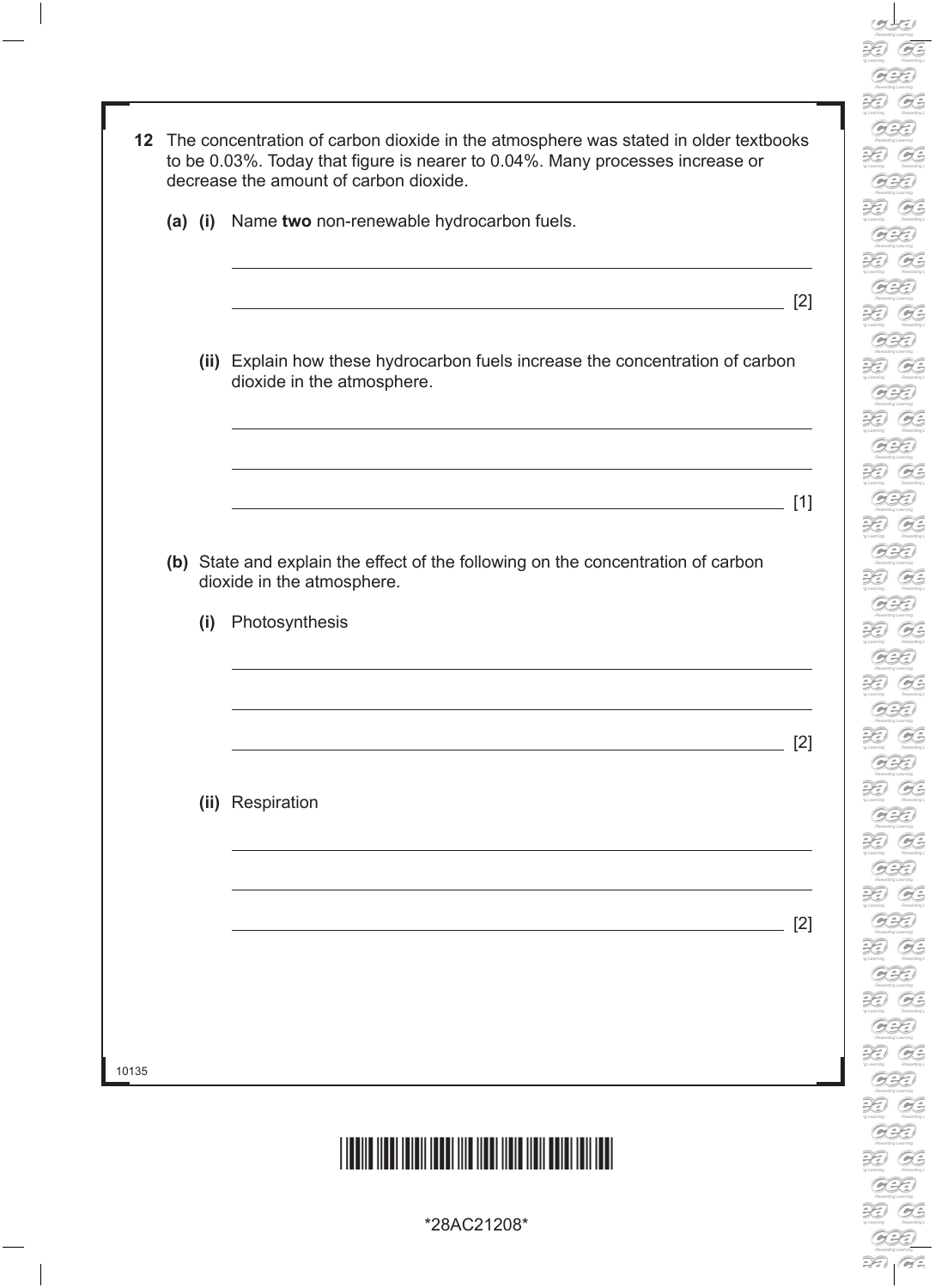| (iii) Surface waters                                                                                                         |       |
|------------------------------------------------------------------------------------------------------------------------------|-------|
|                                                                                                                              | $[2]$ |
| (c) The concentration of carbon dioxide causes the "greenhouse effect". Explain<br>what is meant by the "greenhouse effect". |       |
|                                                                                                                              |       |
| <u> 1989 - Johann Barn, mars eta bainar eta bainar eta baina eta baina eta baina eta baina eta baina eta baina e</u>         | $[3]$ |
|                                                                                                                              |       |
|                                                                                                                              |       |
|                                                                                                                              |       |
|                                                                                                                              |       |
| [Turn over                                                                                                                   |       |
|                                                                                                                              |       |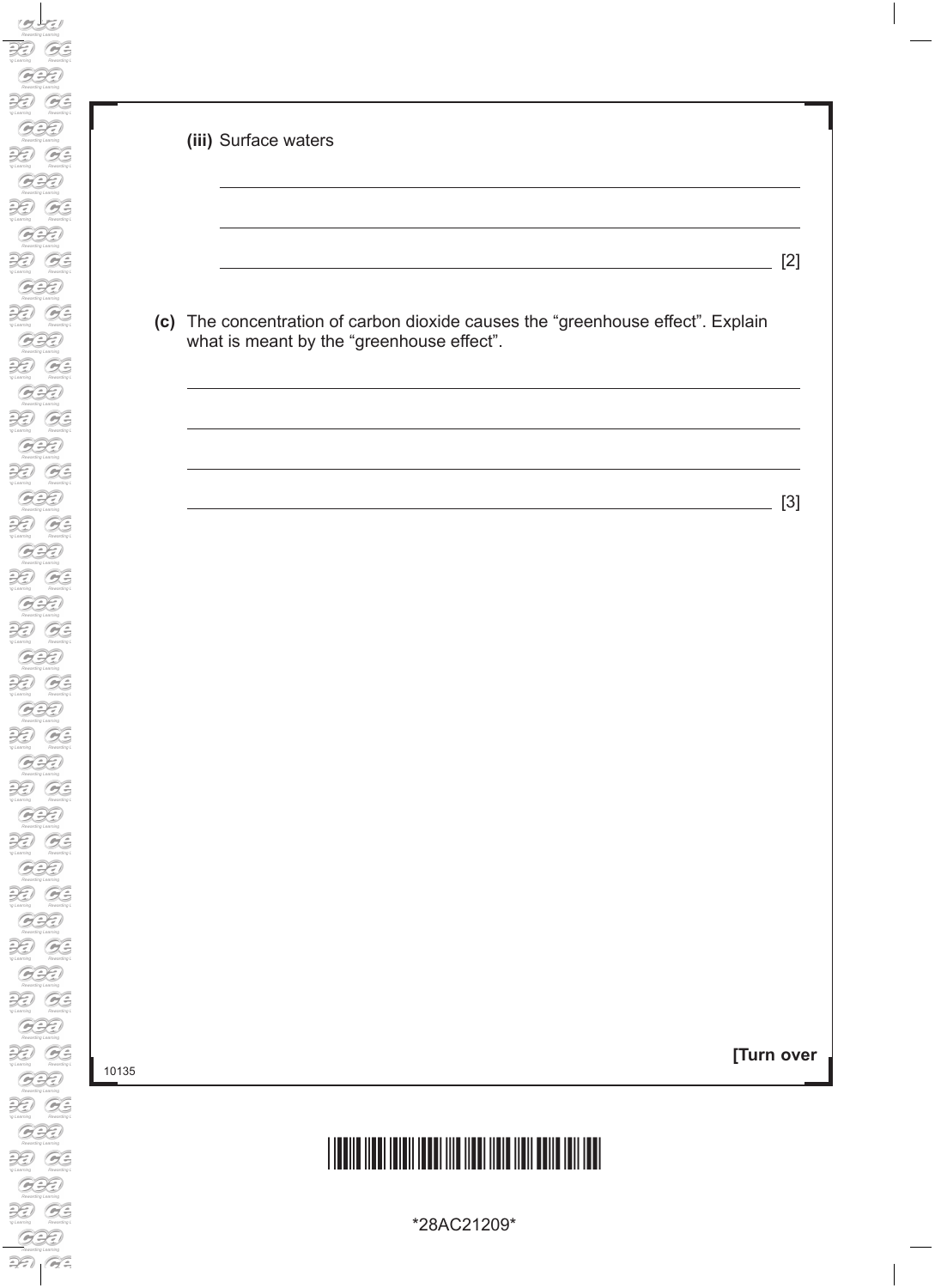- **13** Lithium hydride is produced by passing hydrogen gas over lithium. The reaction is complete at a temperature of 725°C. The enthalpy of formation can be determined by using a Born–Haber cycle or Hess's law.
	- **(a)** An outline Born–Haber cycle with enthalpy values is shown below. However the enthalpy values have not been given  $+$  or  $-$  signs.



- **(i)** Write + or before each enthalpy value on the diagram.
- **(ii)** Calculate the molar enthalpy of formation for lithium hydride.

 $[2]$ 

[2]

RD. B  $\sum_{n \text{ learning}}$  $O$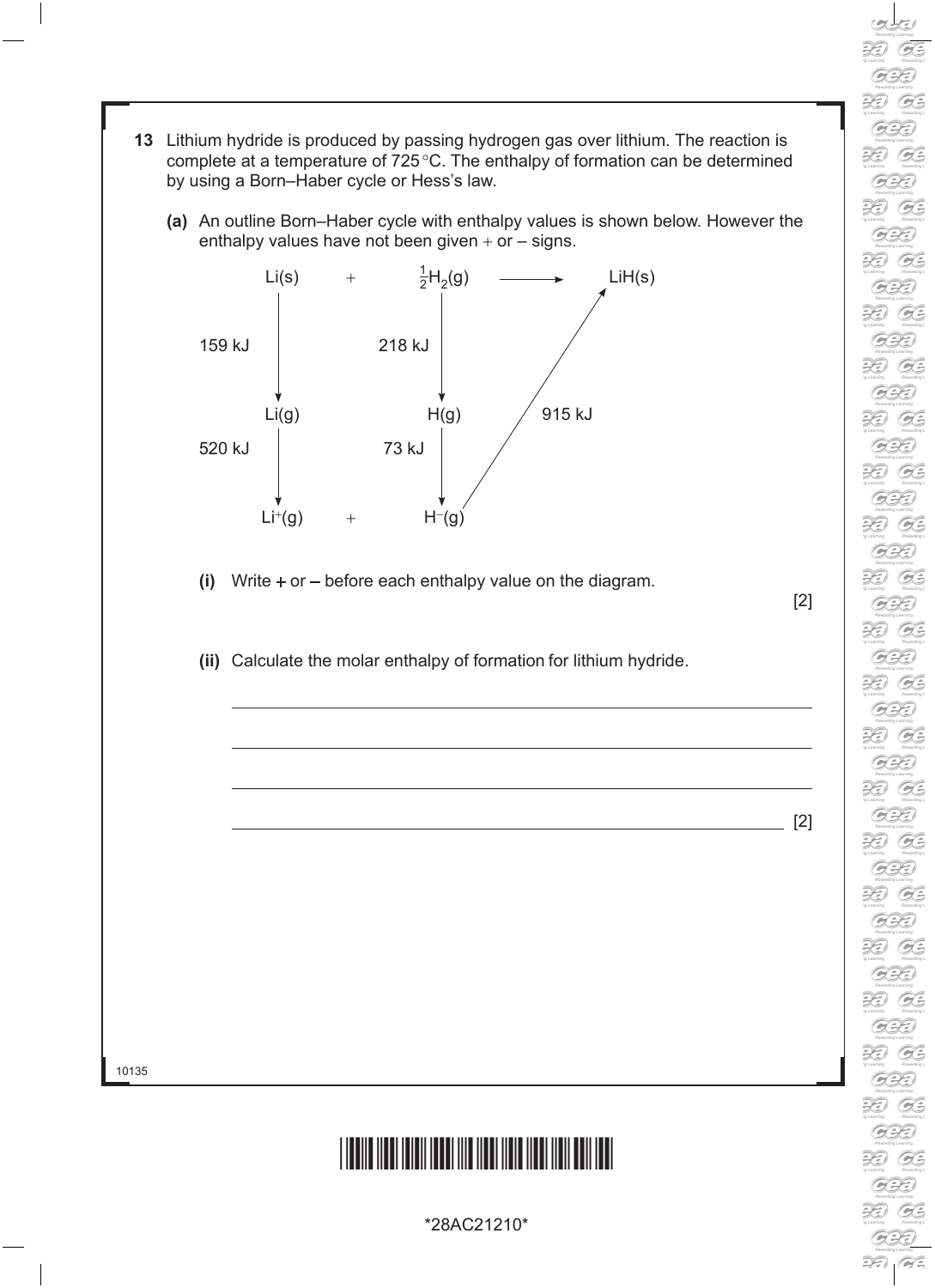|                        | (iii) The lattice enthalpies for the other Group I hydrides are shown below in |  |
|------------------------|--------------------------------------------------------------------------------|--|
| kJ mol <sup>-1</sup> : |                                                                                |  |

NaH +864; KH +729; RbH +704; CsH +656

In terms of the Born–Haber cycle, suggest why these values decrease.

**(b)** The molar enthalpy of formation for lithium hydride can be determined using the reactions of lithium and lithium hydride with water.

2Li + 2H<sub>2</sub>O → 2LiOH + H<sub>2</sub>  $\Delta$ H = -440 kJ

[2]

[2]

LiH + H<sub>2</sub>O  $\rightarrow$  LiOH + H<sub>2</sub>  $\Delta$ H = -130 kJ

 Calculate the molar enthalpy of formation of lithium hydride using the enthalpy values above.

**(c)** Using the equation ∆G = ∆H – T∆S explain why the free energy change for the formation of lithium hydride has a negative value.

[2]

**[Turn over**

## \*28AC21211\*

10135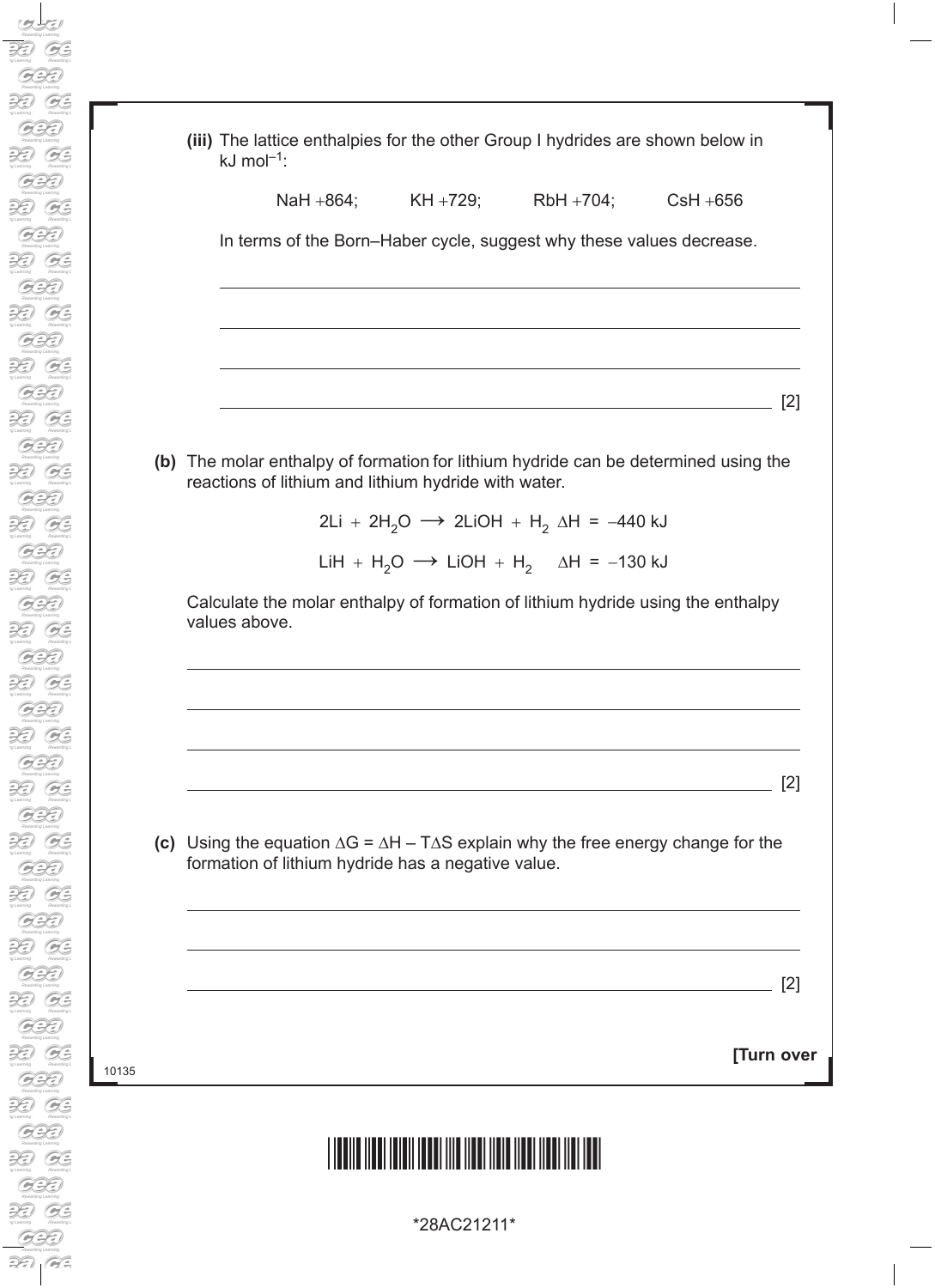|     | (d) Lithium hydride is used to make lithium aluminium hydride, LiAlH <sub>4</sub> (lithal). This<br>reduces aldehydes and ketones using hydride ions, H <sup>-</sup> . The mechanism for<br>these reductions is similar to that of their reactions with cyanide ions. |       |
|-----|-----------------------------------------------------------------------------------------------------------------------------------------------------------------------------------------------------------------------------------------------------------------------|-------|
| (i) | Explain why the hydride ion is a nucleophile.                                                                                                                                                                                                                         |       |
|     |                                                                                                                                                                                                                                                                       | [1]   |
|     | (ii) Draw the mechanism for the reduction of propanone with hydride ions.<br>The intermediate is reacted with water to form the organic product.                                                                                                                      |       |
|     |                                                                                                                                                                                                                                                                       |       |
|     |                                                                                                                                                                                                                                                                       | $[3]$ |
|     | (iii) Name the organic product from the reduction of propanone.                                                                                                                                                                                                       | [1]   |
|     | (iv) Carboxylic acids are also reduced by lithal. Write an equation for the<br>reduction of propanoic acid with lithal using [H] as the reducing agent.                                                                                                               |       |
|     |                                                                                                                                                                                                                                                                       | $[2]$ |
|     |                                                                                                                                                                                                                                                                       |       |
|     |                                                                                                                                                                                                                                                                       |       |
|     |                                                                                                                                                                                                                                                                       |       |

L

\*28AC21212\*

 $\mathcal{D}$  $\sigma$  Learning

 $\overrightarrow{P}$  $\sigma$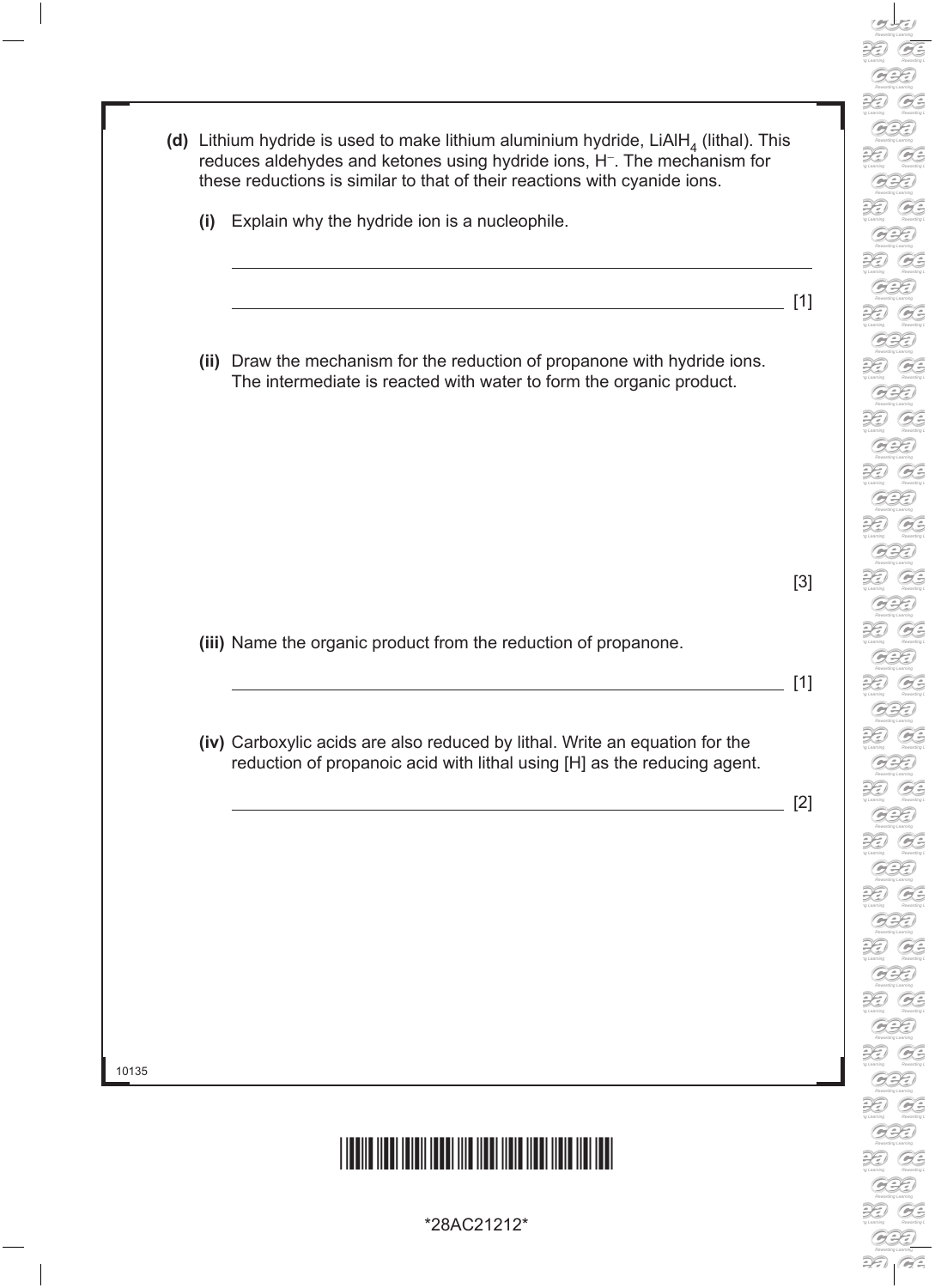| 14 Cyanoethanoic acid, CH <sub>2</sub> CNCOOH, is an important intermediate in the production of |
|--------------------------------------------------------------------------------------------------|
| "superglue". It is a white solid with a melting point of 65–67 °C. It is a stronger acid         |
| than ethanoic acid.                                                                              |

**(a)** Cyanoethanoic acid is prepared by the reaction of potassium chloroethanoate with potassium cyanide. The cyanoethanoic acid is liberated by the addition of hydrochloric acid.

Write equations for the **two** reactions taking place.

[2]

- **(b)** Cyanoethanoic acid is very soluble in water and may be purified by recrystallisation. However, it cannot be distilled at atmospheric pressure since at 160 $^{\circ}$ C it is decarboxylated to form ethanenitrile, CH<sub>3</sub>CN.
	- **(i)** Explain how you would choose a suitable solvent to recrystallise cyanoethanoic acid.

**(ii)** Write the equation for the decarboxylation of cyanoethanoic acid.

[4]

[1]

**[Turn over**

## \*28AC21213\*

10135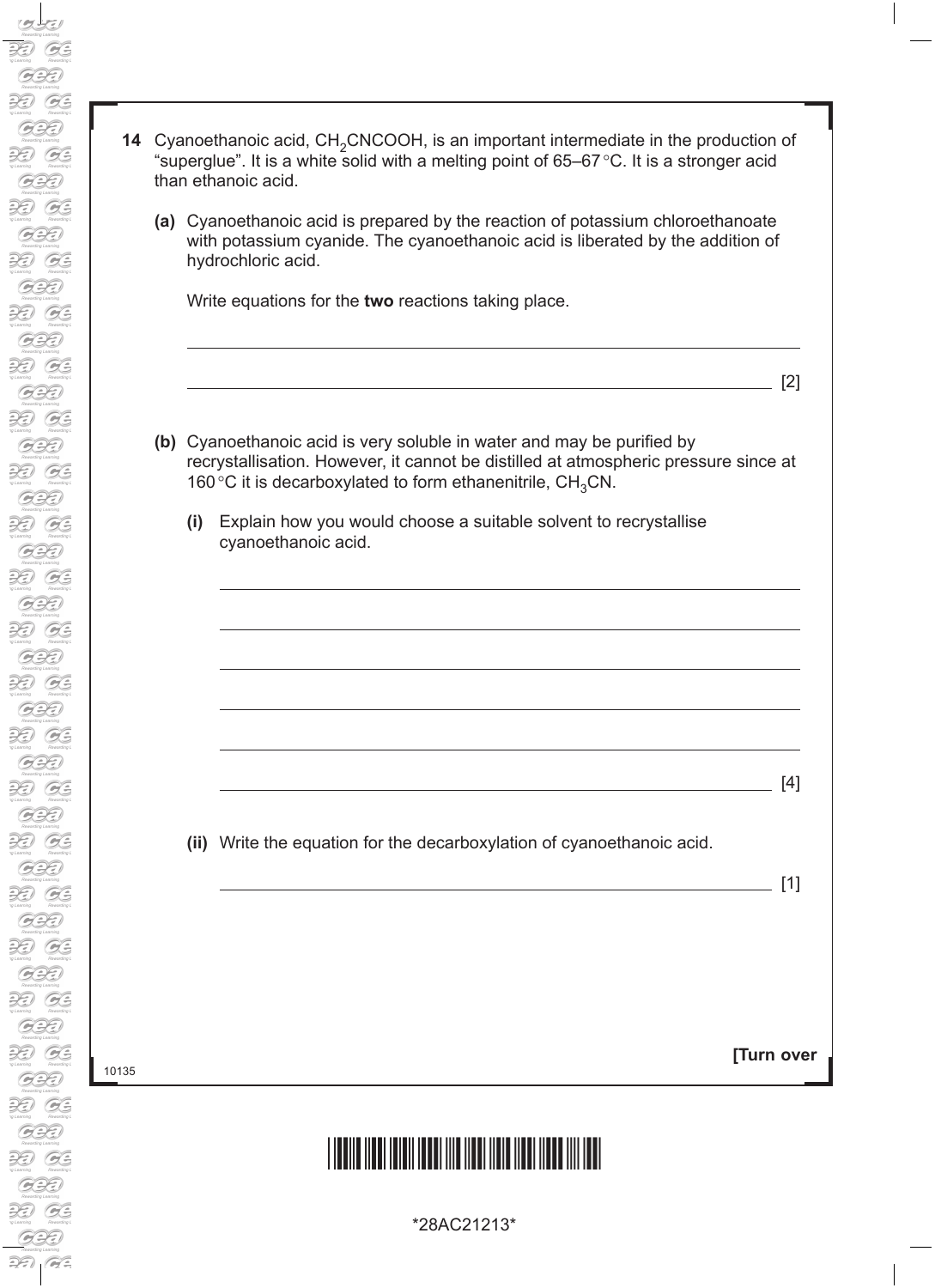| Ì                                   |
|-------------------------------------|
|                                     |
| Í<br>C                              |
|                                     |
| $\mathbb{R}$                        |
|                                     |
| ۵<br>l                              |
|                                     |
| $\mathbb{R}$<br>Ì)                  |
|                                     |
| ۵<br>l                              |
| $\mathbb{R}$<br>I)                  |
|                                     |
| l<br>υ                              |
|                                     |
| $\mathbb{R}$                        |
|                                     |
| l                                   |
|                                     |
| Q<br>$\overline{\ell}$              |
|                                     |
| C<br>ź                              |
| $\mathfrak{D}$<br>)                 |
|                                     |
| Ĉ                                   |
|                                     |
| <b>Model</b><br>þ<br>$\big)$        |
|                                     |
| Õ                                   |
|                                     |
| $\mathbb{R}$<br>)                   |
| Б                                   |
| l                                   |
| $\mathbb{R}$<br>$\hat{\mathcal{V}}$ |
|                                     |
| 2<br>¢                              |
|                                     |
| $\mathbb{R}$<br>)                   |
|                                     |
| Ô                                   |
|                                     |
| $\mathbb{R}$<br>$\hat{\theta}$      |
|                                     |
| 9<br>C                              |
| 29)                                 |
|                                     |
|                                     |
|                                     |
| ò,<br>Q                             |
| j)                                  |
|                                     |
| o<br>Q                              |
|                                     |
| í                                   |
|                                     |
| ¢<br>A                              |
|                                     |
| )<br>Ξ<br>I                         |
|                                     |
| Q                                   |
|                                     |
| $\supsetneq$<br>I)                  |
| ò,                                  |
| ¢                                   |
| j)                                  |
| $\supsetneq$                        |
| ß                                   |
|                                     |
| Q<br>۱                              |
|                                     |
| ¢                                   |
|                                     |
| Q<br>b                              |
| ۵                                   |
| Q                                   |
| Ž<br>Ì)                             |
|                                     |
|                                     |
| C                                   |
| $\mathfrak{D}$<br>)                 |
|                                     |
| l<br>c                              |
|                                     |
| $\supsetneq$<br>)                   |
| $\bigcirc$                          |

|       |     | (c) Cyanoethanoic acid can be esterified by reaction with alcohols. The methyl ester<br>has a boiling point of 205-207 °C and the ethyl ester has a boiling point of<br>208-210°C.                                                                           |                |
|-------|-----|--------------------------------------------------------------------------------------------------------------------------------------------------------------------------------------------------------------------------------------------------------------|----------------|
|       | (i) | Comment on these boiling points with regard to intermolecular forces.                                                                                                                                                                                        |                |
|       |     | and the control of the control of the control of the control of the control of the control of the control of the<br><u> 1989 - Johann Stoff, amerikansk politiker (d. 1989)</u>                                                                              |                |
|       |     | <u> 1989 - Johann Stein, mars an deutscher Stein und der Stein und der Stein und der Stein und der Stein und der</u><br>(ii) Write an equation for the formation of the methyl ester.<br><u> 1989 - Johann Stein, mars an deus Amerikaansk kommunister (</u> | $[4]$<br>$[1]$ |
|       |     | (iii) Name a catalyst for the reaction.<br>the contract of the contract of the contract of the contract of the contract of the contract of the contract of                                                                                                   | $[1]$          |
|       |     |                                                                                                                                                                                                                                                              |                |
|       |     |                                                                                                                                                                                                                                                              |                |
| 10135 |     |                                                                                                                                                                                                                                                              |                |
|       |     |                                                                                                                                                                                                                                                              |                |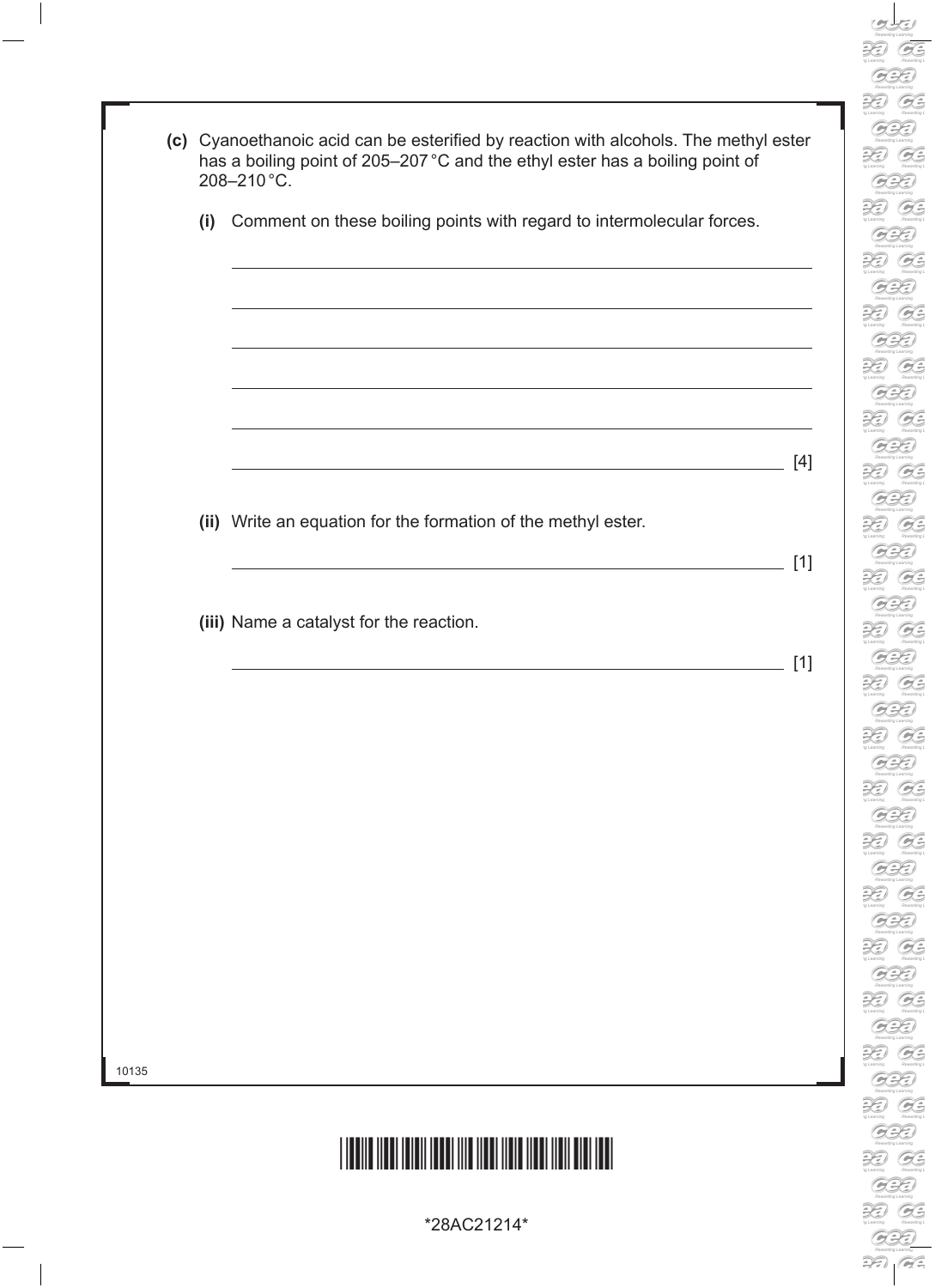**(d)** Ethyl cyanoethanoate reacts with formaldehyde to give a cyanoacrylic ester which is the basis of "superglue".

$$
\mathrm{CH}_2\!\!=\!\!O + \mathrm{CH}_2\mathrm{CNCO}_2\mathrm{C}_2\mathrm{H}_5 \longrightarrow \mathrm{CH}_2\!\!=\!\!\mathrm{C(CN)CO}_2\mathrm{C}_2\mathrm{H}_5 + \mathrm{H}_2\mathrm{O}
$$

- **(i)** Give the systematic name for formaldehyde.
- **(ii)** Draw the structure of the cyanoacrylic ester, showing **all** the bonds present and explain whether it has E/Z isomers.

 **(iii)** Draw the polymeric structure formed from the cyanoacrylic ester showing **three** repeating units.

10135

**[Turn over** [2]

 $\frac{1}{2}$  [1]

 $\overline{\phantom{a}}$  [3]

## \*28AC21215\*

\*28AC21215\*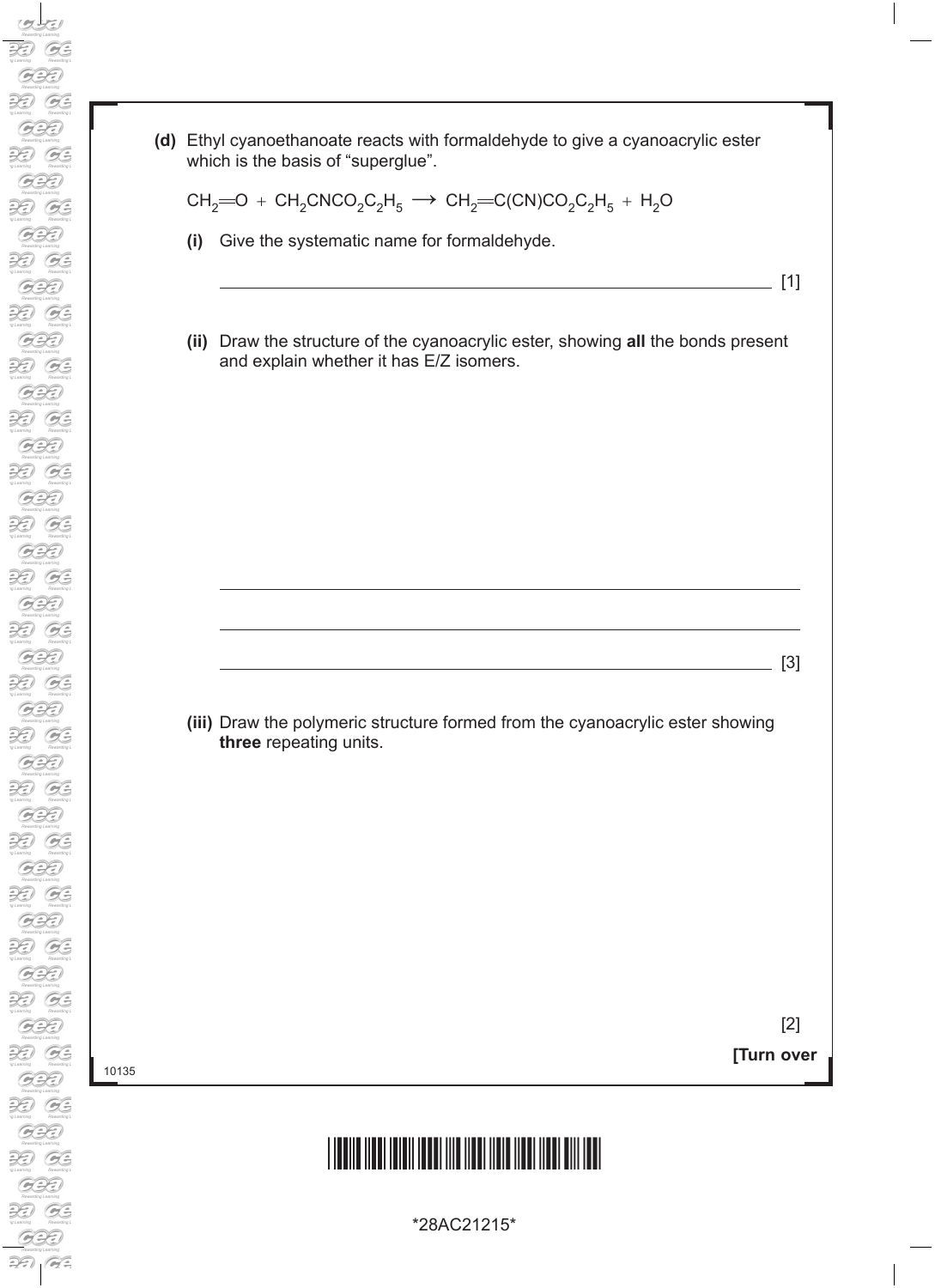



 $O$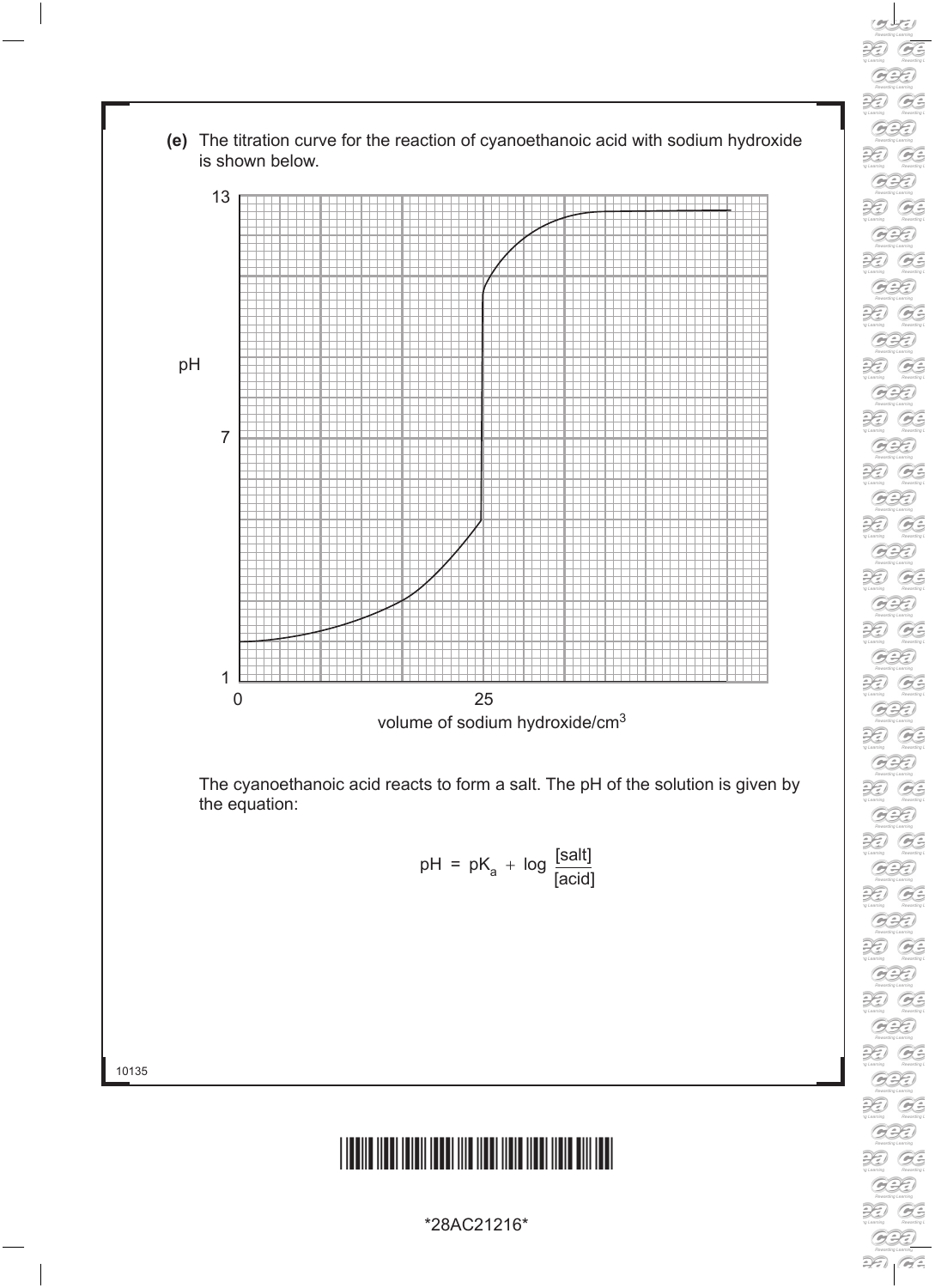| (i) Write the equation for the dissociation constant, $K_a$ , of cyanoethanoic acid.                                                                                                                    |
|---------------------------------------------------------------------------------------------------------------------------------------------------------------------------------------------------------|
|                                                                                                                                                                                                         |
| (ii) The concentration of the salt is the same as the concentration of the acid<br>when the titration is half-complete. Use the titration curve to determine the<br>$pK_a$ and consequently the $K_a$ . |
|                                                                                                                                                                                                         |
|                                                                                                                                                                                                         |
| (iii) Explain which indicator would be suitable for this titration.                                                                                                                                     |
|                                                                                                                                                                                                         |

**[Turn over**

# \*28AC21217\*

\*28AC21217\*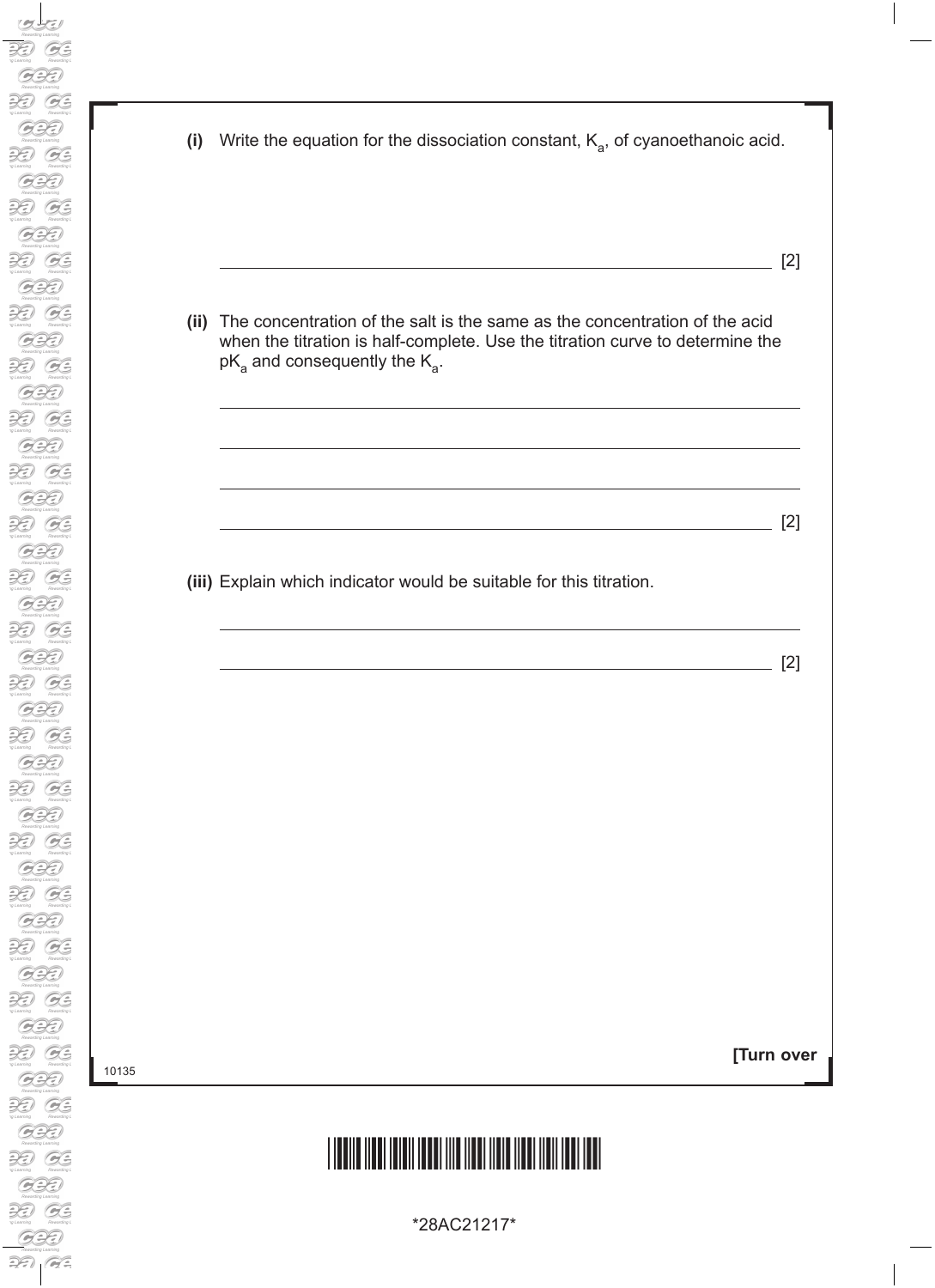- RD.  $O$  $\mathcal{L}$ G.  $\widetilde{\mathcal{H}}$ G. 39 G. R G. R. B R B RD. G. R G. XI  $O$ R G. R G. R G. XI G. XI G. R G. RD. G. XI G. RD. G. 39 G.  $\widetilde{\mathcal{H}}$ G. R. G. R G.
- **15** Oils and fats react with potassium hydroxide and are saponified. The carboxylic acids from the oil/fat form potassium salts. **(a)** The saponification value of a fat was determined by adding 9.0g of the fat to a round-bottomed flask containing 50.0 cm<sup>3</sup> of 1.00 M ethanolic potassium hydroxide and a few pieces of porous pot. The flask was fitted with a reflux condenser and the mixture boiled for one hour by which time the solution was clear. The remaining solution was titrated with 0.50M hydrochloric acid. **(i)** Suggest why ethanolic potassium hydroxide was used rather than aqueous potassium hydroxide. [1] **(ii)** Explain why the reaction took one hour and was not instantaneous.  $\overline{\phantom{a}}$  [1] **(iii)** Suggest the purpose of the porous pot. [1]



\*28AC21218\*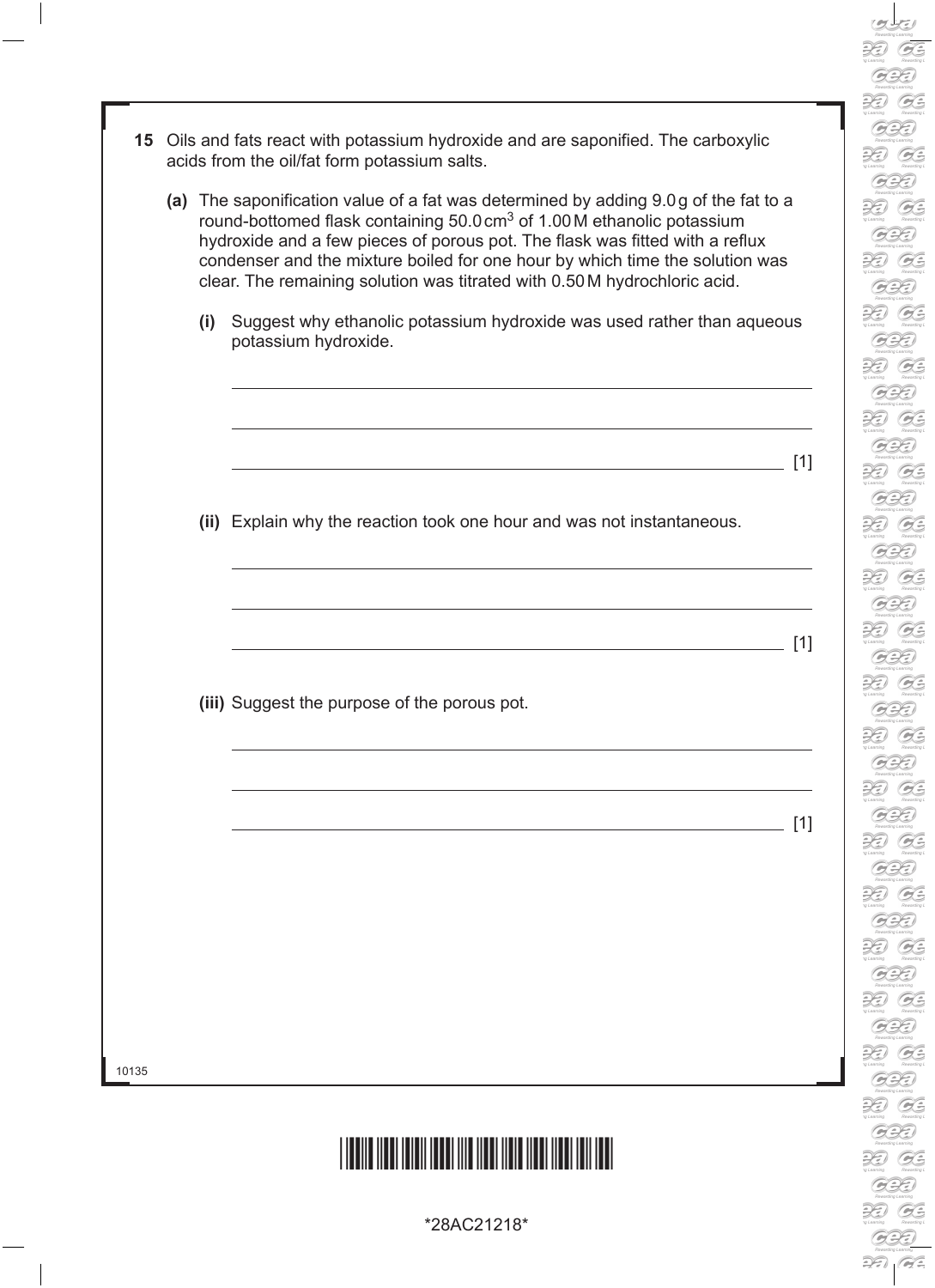| (iv) Explain why the solution went clear.                                                                                   |  |
|-----------------------------------------------------------------------------------------------------------------------------|--|
|                                                                                                                             |  |
| (v) Calculate the saponification value of the fat if 15.0 cm <sup>3</sup> of the 0.50 M<br>hydrochloric acid were required. |  |
|                                                                                                                             |  |
|                                                                                                                             |  |
| <u> 1989 - Johann Barn, amerikansk politiker (d. 1989)</u>                                                                  |  |
|                                                                                                                             |  |
|                                                                                                                             |  |
|                                                                                                                             |  |
|                                                                                                                             |  |
|                                                                                                                             |  |

**[Turn over**

# \*28AC21219\*

\*28AC21219\*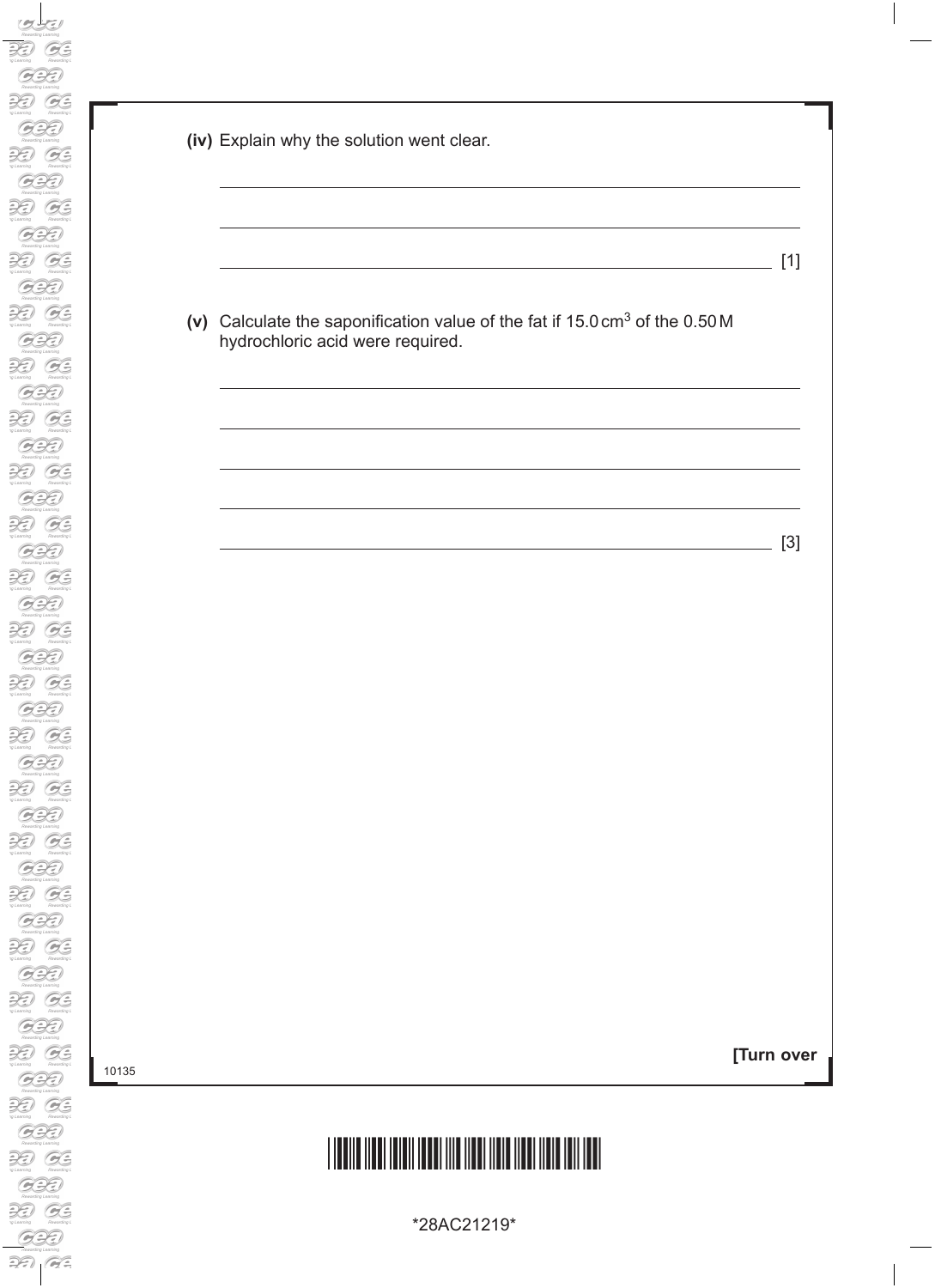- **(b)** One mole of an oil/fat, when hydrolysed, produced one mole of glycerol, one mole of oleic acid,  ${\sf C}_{18} {\sf H}_{34} {\sf O}_2$ , and two moles of palmitic acid,  ${\sf C}_{16} {\sf H}_{32} {\sf O}_2$ .
	- **(i)** Draw the possible structures of the oil/fat.

[3]

 **(ii)** Explain whether any of the structures drawn have asymmetric centres.

[2]

10135



\*28AC21220\*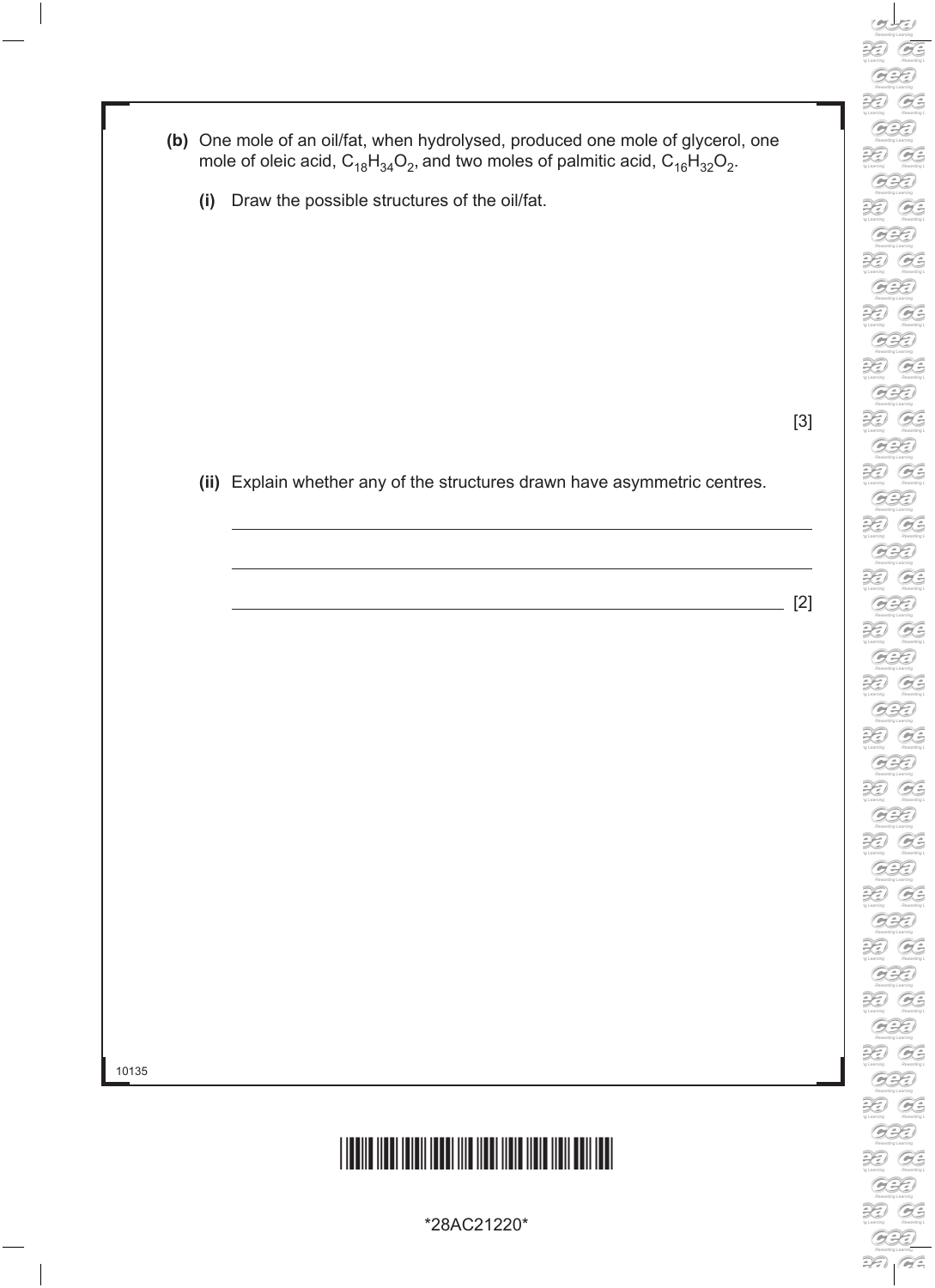| silver.<br>(i) | Write the equation for the reaction of the acid, RCOOH, with silver                                                                              |                            |
|----------------|--------------------------------------------------------------------------------------------------------------------------------------------------|----------------------------|
|                | carbonate.                                                                                                                                       | [1]                        |
|                | (ii) 0.130g of the pure silver salt, when heated to complete decomposition,<br>gave 0.036g of pure silver. Calculate the RMM of the silver salt. |                            |
|                |                                                                                                                                                  |                            |
|                |                                                                                                                                                  |                            |
|                |                                                                                                                                                  |                            |
|                | (iii) Use the RMM calculated in part (ii) to confirm the identity of the fatty acid.                                                             |                            |
|                |                                                                                                                                                  |                            |
|                |                                                                                                                                                  | $\lceil 3 \rceil$<br>$[1]$ |
|                |                                                                                                                                                  |                            |
|                |                                                                                                                                                  |                            |

# \*28AC21221\*

\*28AC21221\*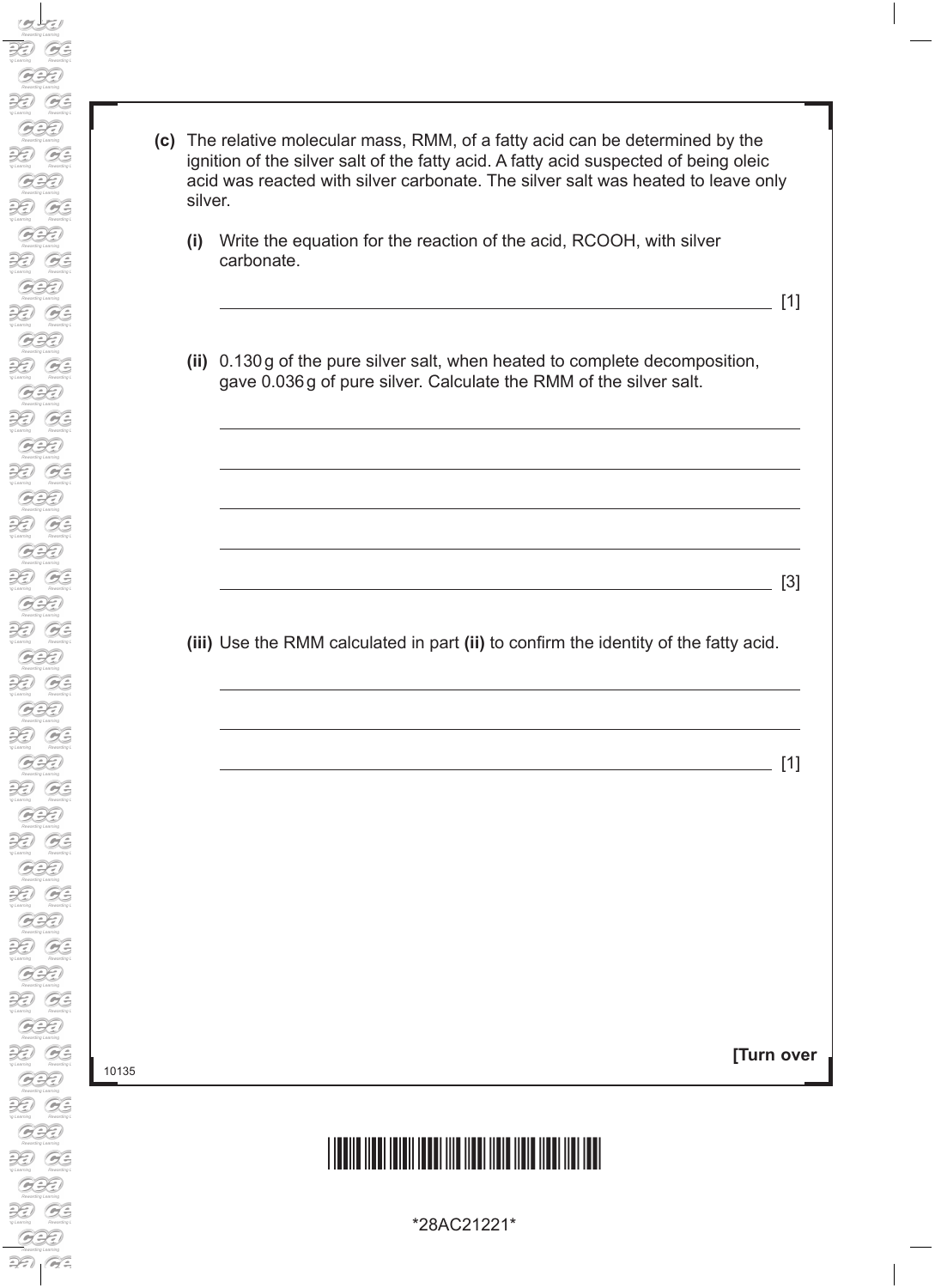|       |  |     | (d) Arachidonic acid, $C_{20}H_{32}O_2$ , has four double bonds which are listed as<br>$5Z - 8Z - 11Z - 14Z$ . Suggest a structure of the acid showing the<br>stereochemistry about the double bonds. |       |  |  |
|-------|--|-----|-------------------------------------------------------------------------------------------------------------------------------------------------------------------------------------------------------|-------|--|--|
|       |  |     |                                                                                                                                                                                                       |       |  |  |
|       |  |     |                                                                                                                                                                                                       | $[2]$ |  |  |
|       |  |     | (e) Oleic acid is insoluble in water but sodium oleate is soluble.                                                                                                                                    |       |  |  |
|       |  | (i) | Explain why oleic acid is insoluble.                                                                                                                                                                  |       |  |  |
|       |  |     |                                                                                                                                                                                                       |       |  |  |
|       |  |     |                                                                                                                                                                                                       |       |  |  |
|       |  |     |                                                                                                                                                                                                       | [1]   |  |  |
|       |  |     | (ii) Explain why sodium oleate is soluble.                                                                                                                                                            |       |  |  |
|       |  |     |                                                                                                                                                                                                       |       |  |  |
|       |  |     |                                                                                                                                                                                                       |       |  |  |
|       |  |     |                                                                                                                                                                                                       | $[2]$ |  |  |
|       |  |     | (iii) Explain whether a solution of sodium oleate is alkaline, acidic or neutral.                                                                                                                     |       |  |  |
|       |  |     |                                                                                                                                                                                                       |       |  |  |
|       |  |     |                                                                                                                                                                                                       | $[2]$ |  |  |
|       |  |     | <u> 1989 - Johann Stein, mars an deus Amerikaansk kommunister (* 1958)</u>                                                                                                                            |       |  |  |
|       |  |     |                                                                                                                                                                                                       |       |  |  |
|       |  |     |                                                                                                                                                                                                       |       |  |  |
| 10135 |  |     |                                                                                                                                                                                                       |       |  |  |
|       |  |     |                                                                                                                                                                                                       |       |  |  |
|       |  |     |                                                                                                                                                                                                       |       |  |  |

**DED**<br> *xy* Learning<br>
Rewards

 $\overrightarrow{\mathcal{H}}$ 

 $\mathcal{G}$  $\sum_{y \text{ *learning*} }$ 

 $\frac{1}{\sqrt{2}}$ 

 $\sigma$ Rewards<br>
<br> **But Section**<br>
<br>
<br> *My Learning*  $\overline{\mathcal{O}}$ **Bowardk**<br> **Alla** *y* Learning

**Sy Learning**<br>Remarks<br>**PCCD** 

 $\sigma$ 

Figures of the Company of the Company of the Company of the Company of the Company of the Company of the Company of the Company of the Company of the Company of the Company of the Company of the Company of the Company of t

Rewards Rewards<br> **Property**<br>
<sub>My</sub> Learning  $G$  $\sum_{n \text{ *Lemma*} }$  $\sigma$  $\mathcal{L}$ 

Rewards:<br>
sy Learning<br>
Rewards:<br>
Suppliers<br>
Suppliers<br>
Suppliers<br>
Suppliers<br>
Suppliers<br>
Suppliers<br>
Suppliers<br>
Suppliers<br>
Suppliers<br>
Suppliers<br>
Suppliers<br>
Suppliers<br>
Suppliers<br>
Suppliers<br>
Suppliers<br>
Suppliers<br>
Suppliers<br>
Su

ng Learning<br>Romands<br>Romands<br>ng Learning

 $\alpha$ 

Remarks<br>
19 Learning<br>
19 Learning<br>
Remarks

 $\sum_{y \text{ *learning*} }$  $\mathcal{G}$ Rewards  $\alpha$  $\sigma$ 

Rewards<br>
y Laaming<br>
y Laaming<br>
Rewards<br>
y Leaming

 $\overbrace{p}$ <br>  $\overbrace{p}$ <br>  $\overbrace{p}$ <br>  $\overbrace{p}$ <br>  $\overbrace{p}$ <br>  $\overbrace{p}$ <br>  $\overbrace{p}$ <br>  $\overbrace{p}$ <br>  $\overbrace{p}$ <br>  $\overbrace{p}$ <br>  $\overbrace{p}$ <br>  $\overbrace{p}$ <br>  $\overbrace{p}$ <br>  $\overbrace{p}$ <br>  $\overbrace{p}$ <br>  $\overbrace{p}$ <br>  $\overbrace{p}$ <br>  $\overbrace{p}$ <br>  $\overbrace{p}$ <br>  $\overbrace{p}$ <br>  $\overbrace{p}$ <br>  $\overbrace{p}$ <br>

Romands<br>PD<br>13 Leambog<br>CC

\*28AC21222\*

 $\mathbf{L}$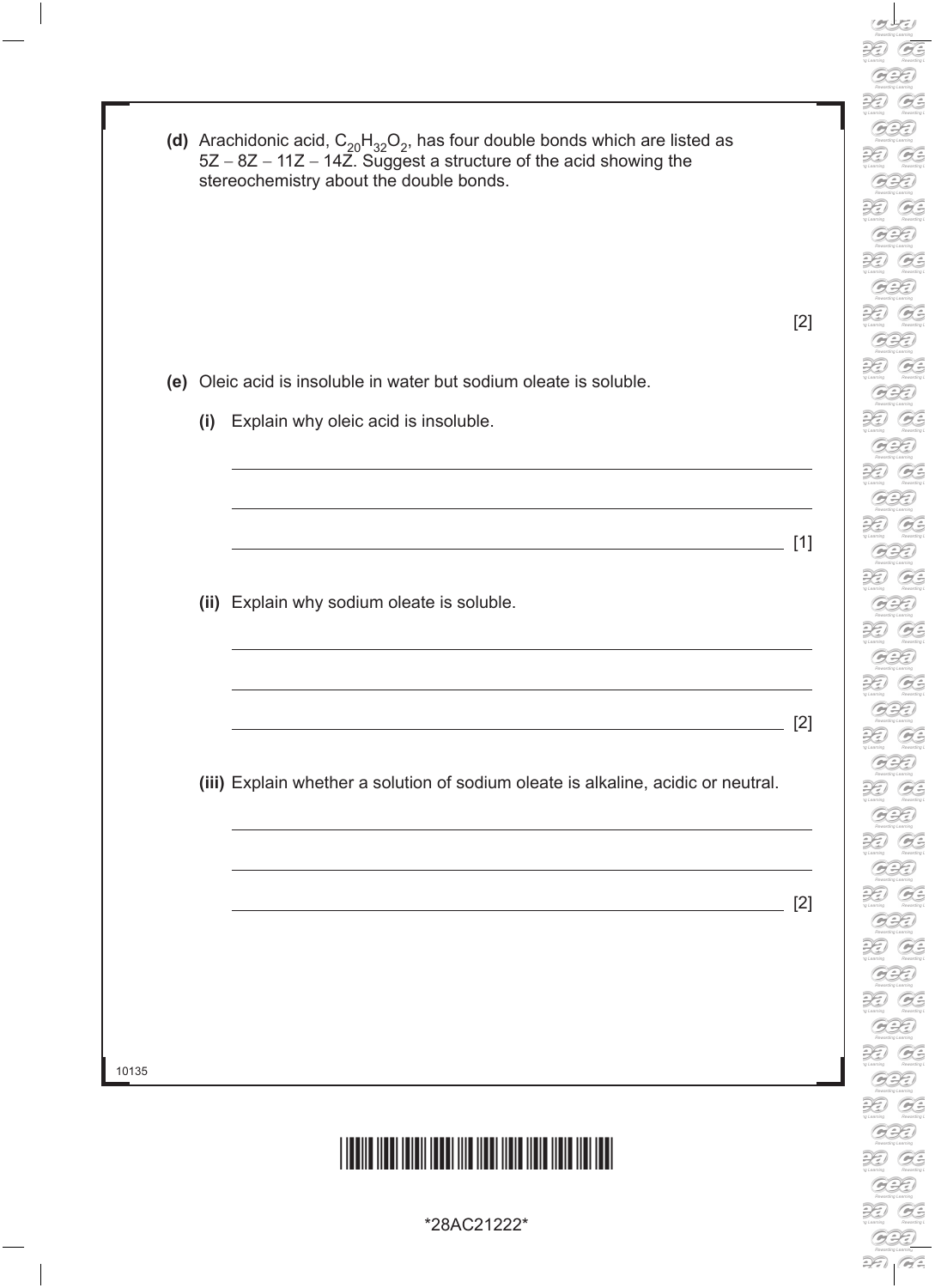- **16** Iodine dissolves in cyclohexane but reacts reversibly with cyclohexene.
	- **(a)** Describe, giving experimental details, how you would use 100cm3 of cyclohexane to extract as much solid iodine as possible from a solution of iodine in water.

Quality of written communication **EXACTE 10** 2

**[Turn over**

[5]

# \*28AC21223\*

\*28AC21223\*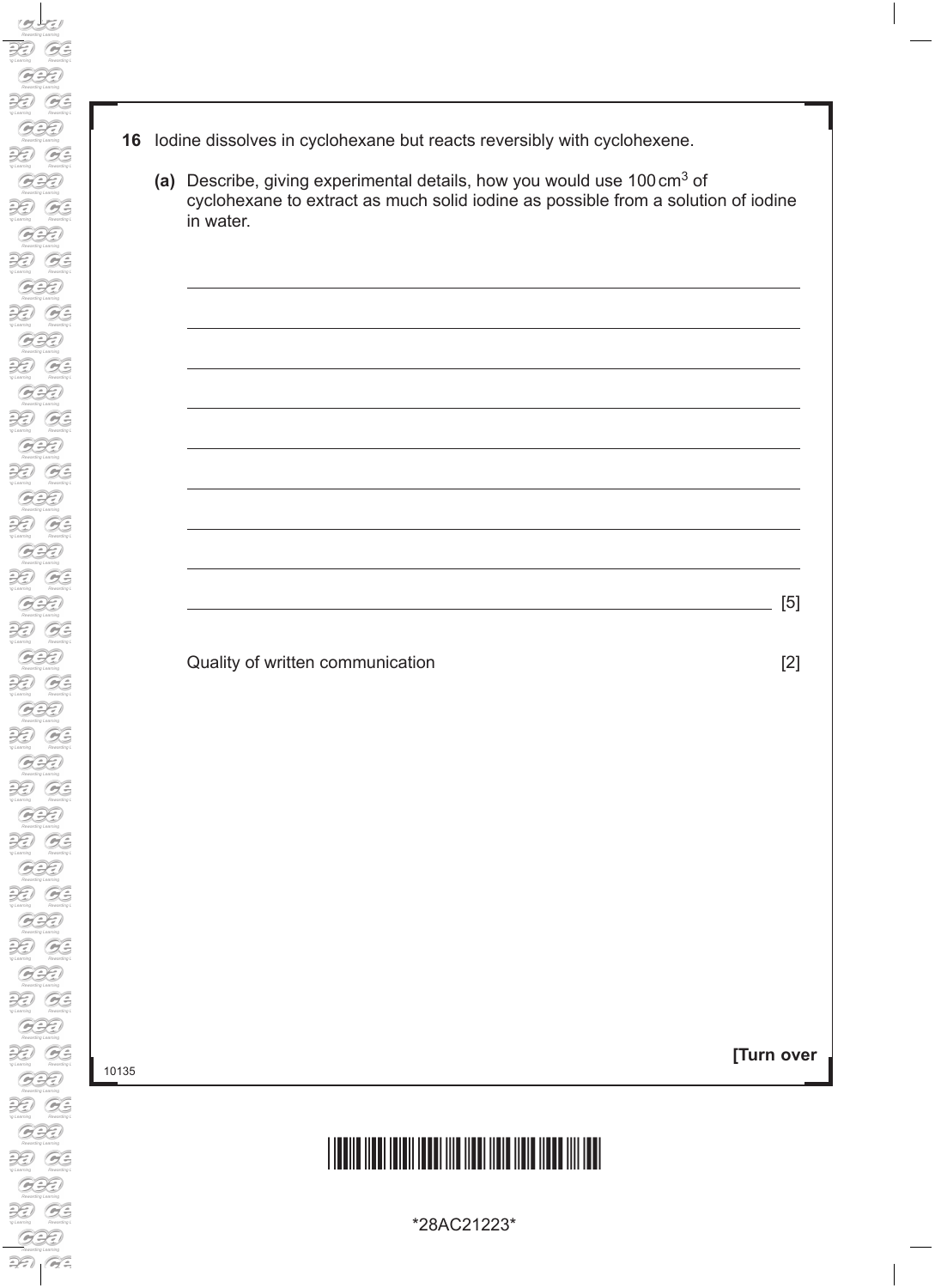|       |     | (b) The equilibrium equation for the reaction of cyclohexene with iodine is:                                         |  |  |  |
|-------|-----|----------------------------------------------------------------------------------------------------------------------|--|--|--|
|       |     | $+$ $I_2$                                                                                                            |  |  |  |
|       |     | The equilibrium constant for the reaction at 25 °C is 20 mol dm <sup>-3</sup> and at 35 °C is<br>13 mol dm $^{-3}$ . |  |  |  |
|       | (i) | Explain whether the forward reaction is endothermic or exothermic.                                                   |  |  |  |
|       |     | [2]                                                                                                                  |  |  |  |
|       |     | (ii) Suggest how you could determine the change in the concentration of $I_2$ with<br>time.                          |  |  |  |
|       |     |                                                                                                                      |  |  |  |
|       |     |                                                                                                                      |  |  |  |
|       |     | $[3]$                                                                                                                |  |  |  |
|       |     |                                                                                                                      |  |  |  |
|       |     |                                                                                                                      |  |  |  |
|       |     |                                                                                                                      |  |  |  |
|       |     |                                                                                                                      |  |  |  |
| 10135 |     |                                                                                                                      |  |  |  |
|       |     |                                                                                                                      |  |  |  |

\*28AC21224\*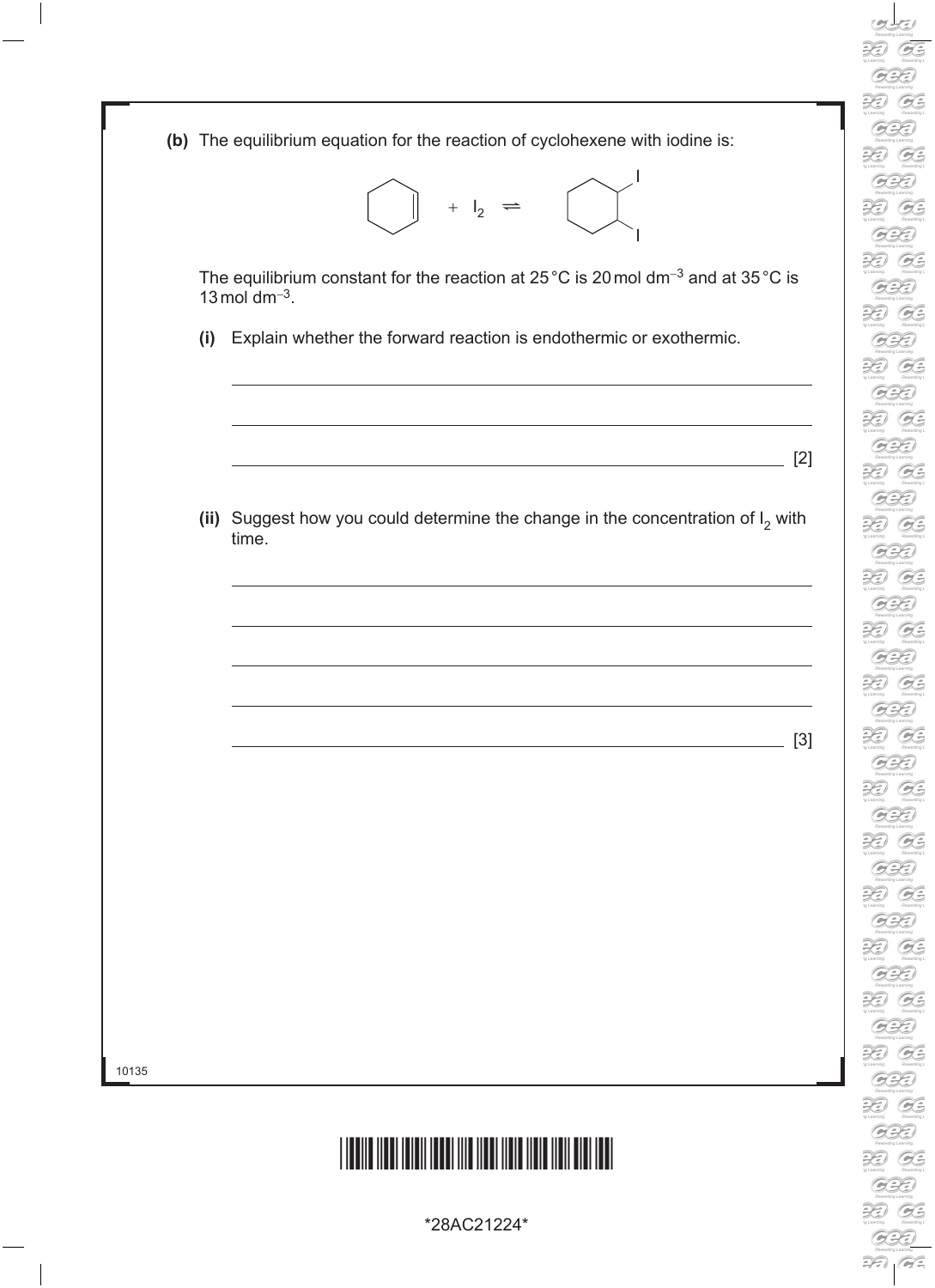**(iii)** What happens to the rate of the forward reaction and the reverse reaction when equilibrium is reached?

[1]

**(iv)** Calculate the equilibrium concentration of iodine,  $I_2$ , in g dm<sup>-3</sup> in a system at equilibrium at 35 °C when the equilibrium concentration of  $C_6H_{10}I_2$  is 0.001 M and that of  $C_6H_{10}$  is 0.01 M.

**(c)** Bromine water is used to test for the presence of unsaturation. Suggest why iodine is not used.

<u>[1]</u> [1] **[1]** 

<u>[3]</u> [3] **[3]** 

#### **THIS IS THE END OF THE QUESTION PAPER**

10135

## <u>\*28AC2125\*28AC2125\*28AC2125\*28AC2125\*28AC2125AC2125AC2125AC2125AC2125AC2125AC212</u>

\*28AC21225\*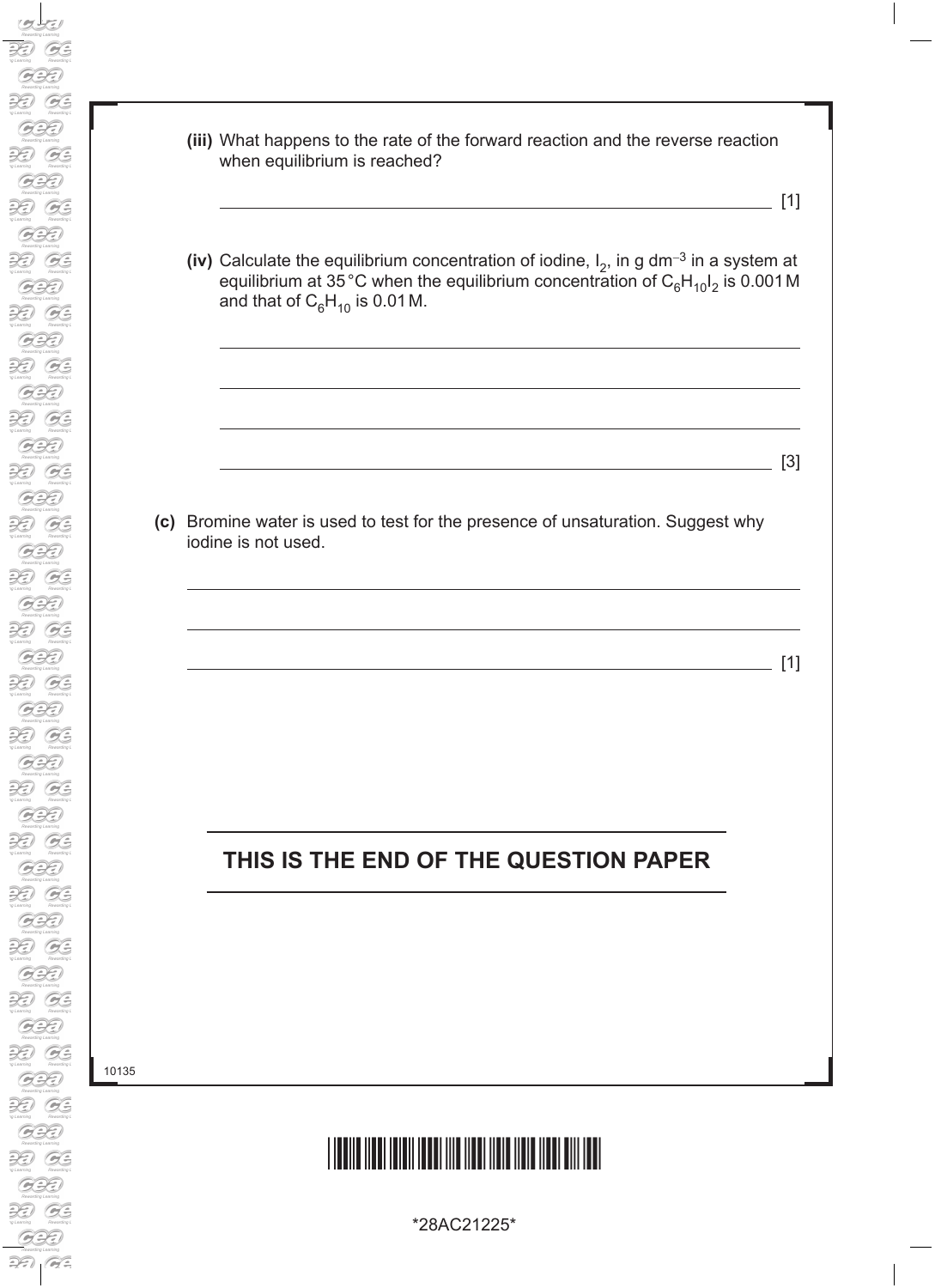### **BLANK PAGE**

#### **DO NOT WRITE ON THIS PAGE**



\*28AC21226\*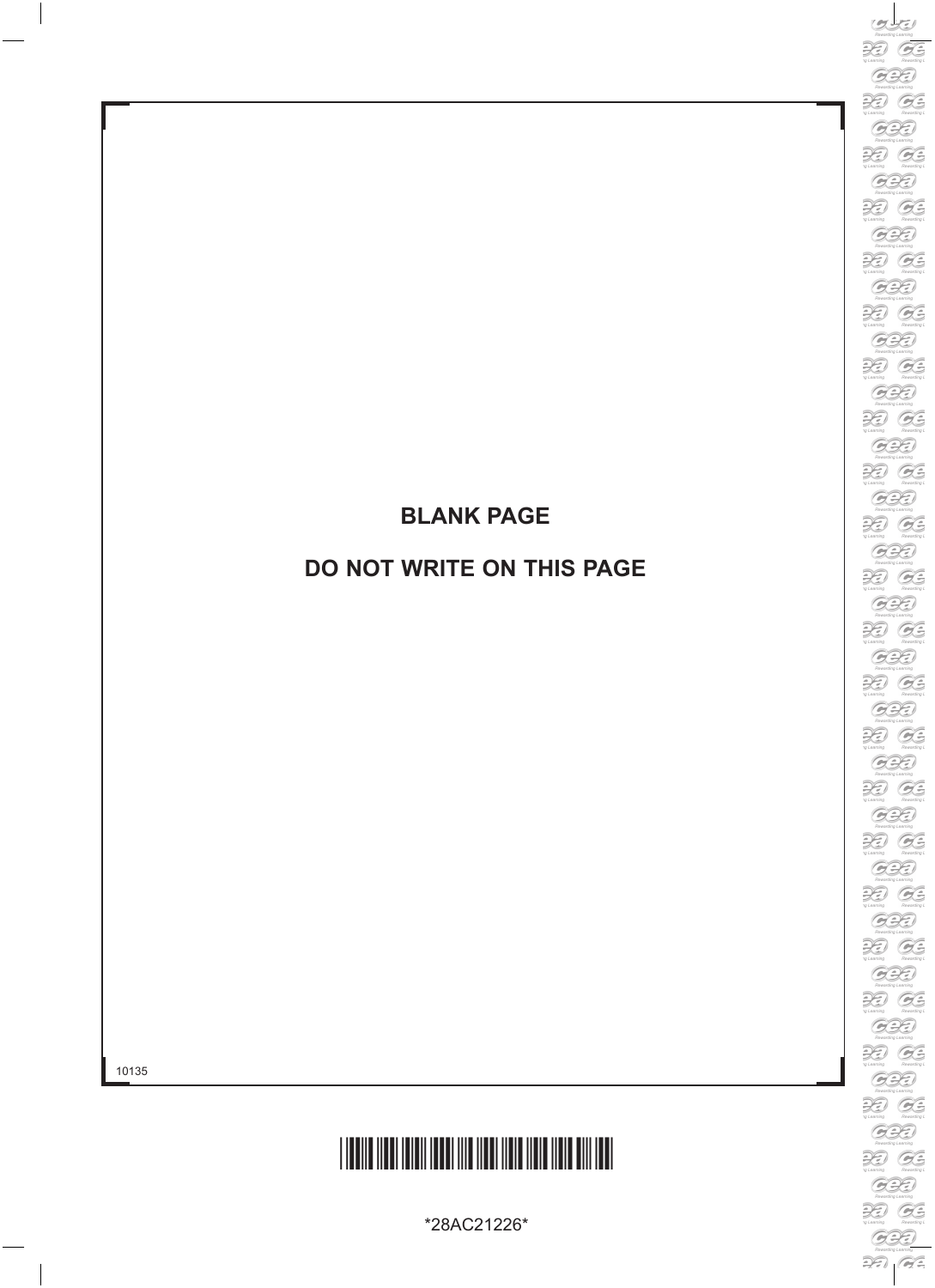### **BLANK PAGE**

#### **DO NOT WRITE ON THIS PAGE**

10135

# <u>\*28AC21227\*28AC2127\*28AC2127\*28AC2127\*28AC2127\*28AC2127</u>

\*28AC21227\*